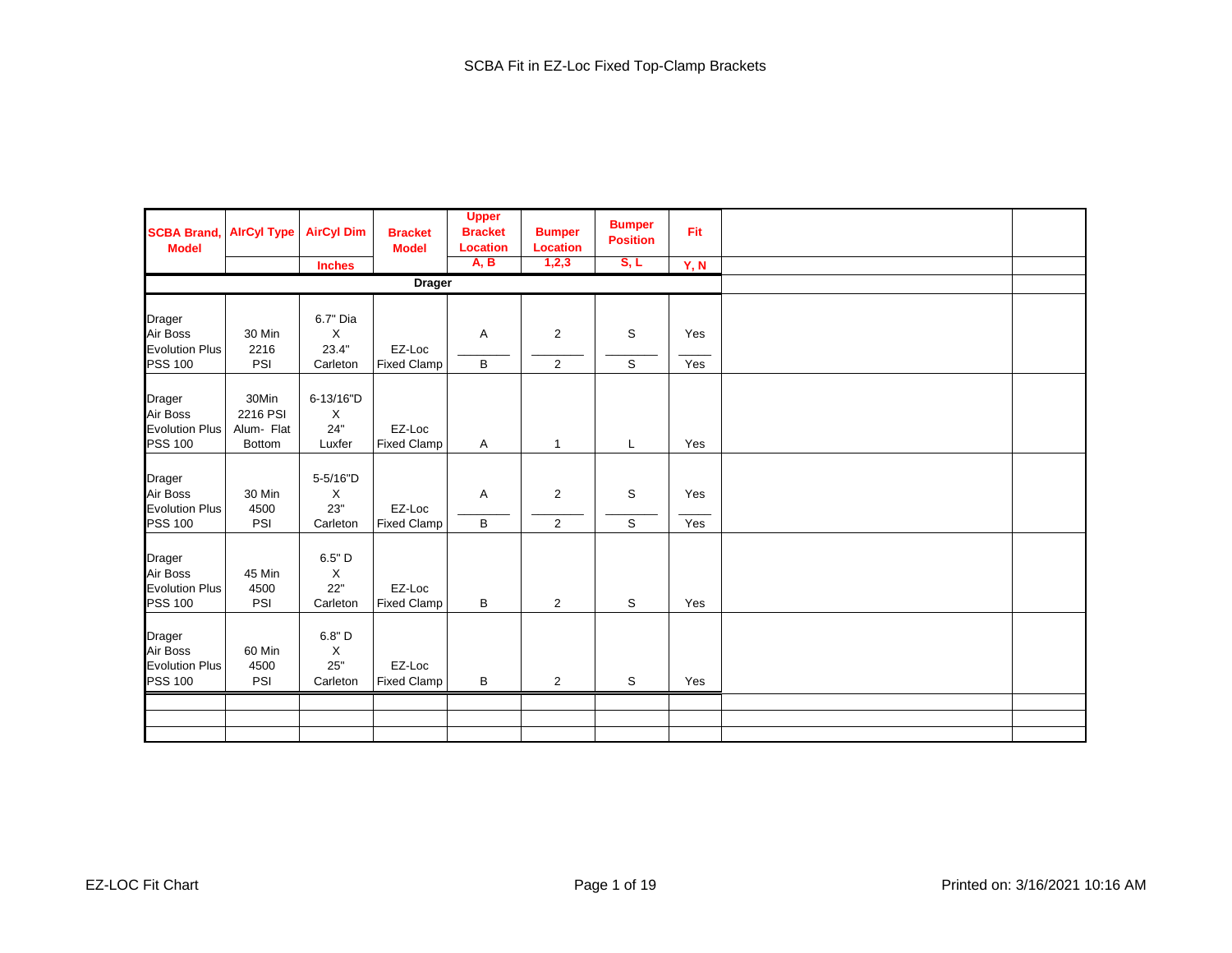| <b>SCBA Brand,</b><br><b>Model</b> | <b>AlrCyl Type</b> | <b>AirCyl Dim</b> | <b>Bracket</b><br><b>Model</b> | <b>Upper</b><br><b>Bracket</b><br><b>Location</b> | <b>Bumper</b><br><b>Location</b> | <b>Bumper</b><br><b>Position</b> | Fit  |  |
|------------------------------------|--------------------|-------------------|--------------------------------|---------------------------------------------------|----------------------------------|----------------------------------|------|--|
|                                    |                    | Inches            |                                | A, B                                              | 1,2,3                            | S, L                             | Y, N |  |
|                                    |                    |                   | Drager (Con't)                 |                                                   |                                  |                                  |      |  |
|                                    |                    | 6.7" Dia          |                                |                                                   |                                  |                                  |      |  |
| Drager                             | 30 Min             | $\times$          |                                | Α                                                 | 2                                | S                                | Yes  |  |
| Air Boss                           | 2216               | 23.4"             | EZ-Loc                         |                                                   |                                  |                                  |      |  |
| Evolution                          | PSI                | Carleton          | <b>Fixed Clamp</b>             | B                                                 | $\overline{2}$                   | S                                | Yes  |  |
|                                    |                    |                   |                                |                                                   |                                  |                                  |      |  |
| Drager                             | 30Min              | 6-13/16"D         |                                |                                                   |                                  |                                  |      |  |
| Air Boss                           | 2216 PSI           | Χ                 |                                |                                                   |                                  |                                  |      |  |
| <b>Evolution Plus</b>              | Alum- Flat         | 24"               | EZ-Loc                         |                                                   |                                  |                                  |      |  |
| <b>PSS 100</b>                     | <b>Bottom</b>      | Luxfer            | <b>Fixed Clamp</b>             | A                                                 | $\mathbf{1}$                     | L                                | Yes  |  |
|                                    |                    | 5-5/16"D          |                                |                                                   |                                  |                                  |      |  |
| Drager                             | 30 Min             | $\times$          |                                |                                                   |                                  |                                  |      |  |
| Air Boss                           | 4500<br>PSI        | 23"<br>Carleton   | EZ-Loc                         |                                                   |                                  |                                  | Yes  |  |
| Evolution                          |                    |                   | <b>Fixed Clamp</b>             | В                                                 | 3                                | L                                |      |  |
|                                    |                    | 6.5" D            |                                |                                                   |                                  |                                  |      |  |
| Drager                             | 45 Min<br>4500     | X<br>22"          | EZ-Loc                         |                                                   |                                  |                                  |      |  |
| Air Boss<br>Evolution              | PSI                | Carleton          | <b>Fixed Clamp</b>             | B                                                 | $\overline{2}$                   | ${\tt S}$                        | Yes  |  |
|                                    |                    | 6.8" D            |                                |                                                   |                                  |                                  |      |  |
| Drager                             | 60 Min             | $\times$          |                                |                                                   |                                  |                                  |      |  |
| Air Boss                           | 4500               | 25"               | EZ-Loc                         |                                                   |                                  |                                  |      |  |
| Evolution                          | PSI                | Carleton          | <b>Fixed Clamp</b>             | A                                                 | 1                                | S                                | Yes  |  |
|                                    |                    |                   |                                |                                                   |                                  |                                  |      |  |
|                                    |                    |                   |                                |                                                   |                                  |                                  |      |  |
|                                    |                    |                   |                                |                                                   |                                  |                                  |      |  |
|                                    |                    |                   |                                |                                                   |                                  |                                  |      |  |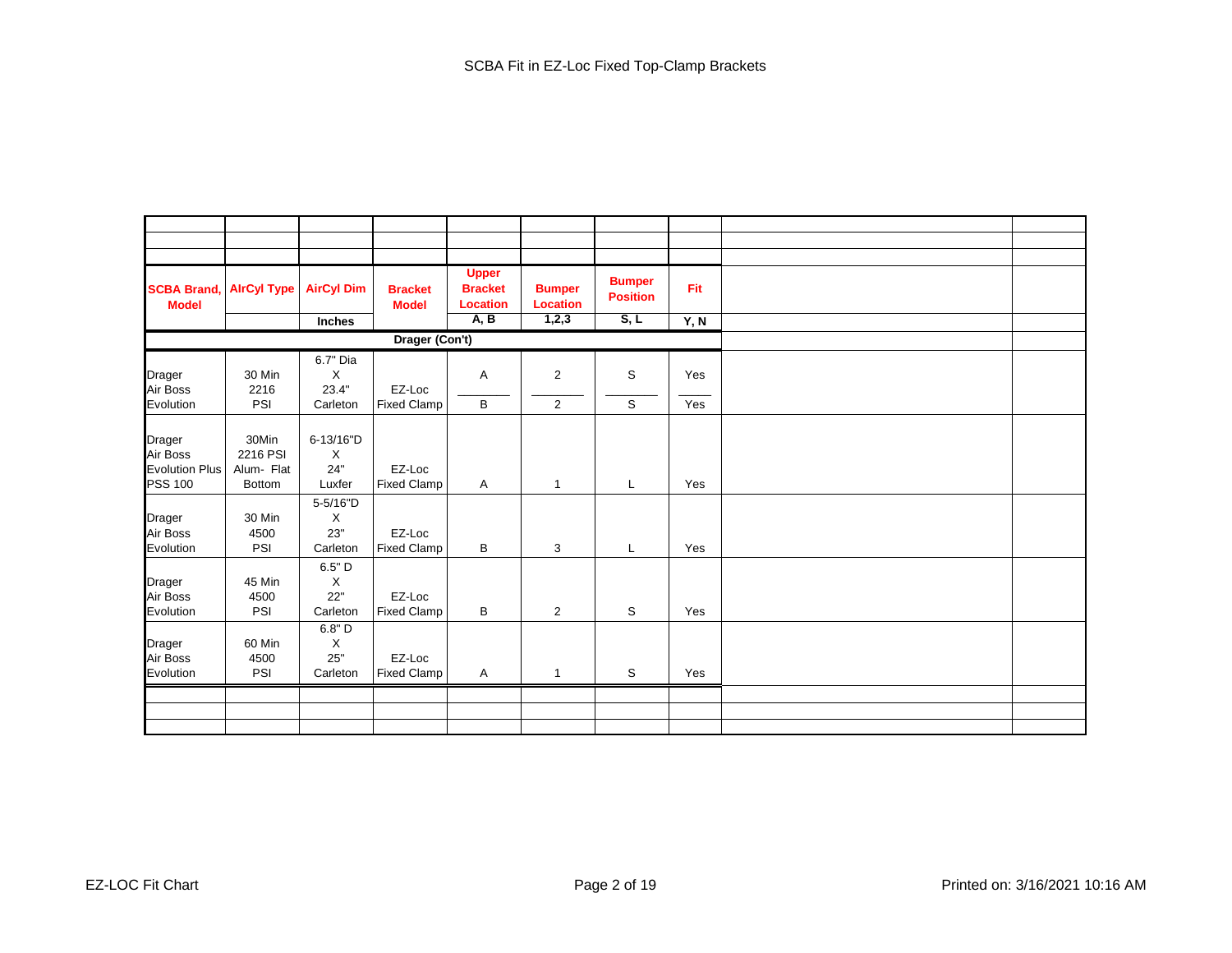| <b>SCBA Brand,</b><br><b>Model</b> | <b>AirCyl Type</b> | <b>AirCyl Dim</b> | <b>Bracket</b><br><b>Model</b> | <b>Upper</b><br><b>Bracket</b><br><b>Location</b> | <b>Bumper</b><br><b>Location</b> | <b>Bumper</b><br><b>Position</b> | Fit  |  |
|------------------------------------|--------------------|-------------------|--------------------------------|---------------------------------------------------|----------------------------------|----------------------------------|------|--|
|                                    |                    | Inches            |                                | A, B                                              | 1,2,3                            | S, L                             | Y, N |  |
|                                    |                    |                   | Drager (Con't)                 |                                                   |                                  |                                  |      |  |
|                                    |                    | 6.7" Dia          |                                |                                                   |                                  |                                  |      |  |
|                                    | 30 Min             | Χ                 |                                | Α                                                 | $\overline{2}$                   | S                                | Yes  |  |
| Drager                             | 2216               | 23.4"             | EZ-Loc                         |                                                   |                                  |                                  |      |  |
| <b>PSS-7000</b>                    | PSI                | Carleton          | <b>Fixed Clamp</b>             | В                                                 | 2                                | S                                | Yes  |  |
|                                    | 30Min              | 6-13/16"D         |                                |                                                   |                                  |                                  |      |  |
|                                    | 2216 PSI           | X                 |                                |                                                   |                                  |                                  |      |  |
| Drager                             | Alum- Flat         | 24"               | EZ-Loc                         |                                                   |                                  |                                  |      |  |
| <b>PSS-7000</b>                    | <b>Bottom</b>      | Luxfer            | <b>Fixed Clamp</b>             | A                                                 | $\mathbf{1}$                     | L                                | Yes  |  |
|                                    |                    | 5-5/16"D          |                                |                                                   |                                  |                                  |      |  |
|                                    | 30 Min             | X                 |                                |                                                   |                                  |                                  |      |  |
| Drager                             | 4500               | 23"               | EZ-Loc                         |                                                   |                                  |                                  |      |  |
| PSS-7000                           | PSI                | Carleton          | <b>Fixed Clamp</b>             | B                                                 | 3                                | L                                | Yes  |  |
|                                    |                    | 6.5" D            |                                |                                                   |                                  |                                  |      |  |
|                                    | 45 Min             | X                 |                                |                                                   |                                  |                                  |      |  |
| Drager                             | 4500               | 22"               | EZ-Loc                         |                                                   |                                  |                                  |      |  |
| <b>PSS-7000</b>                    | PSI                | Carleton          | <b>Fixed Clamp</b>             | B                                                 | $\overline{2}$                   | S                                | Yes  |  |
|                                    |                    | $6.8"$ D          |                                |                                                   |                                  |                                  |      |  |
|                                    | 60 Min             | $\mathsf X$       |                                |                                                   |                                  |                                  |      |  |
| Drager                             | 4500               | 25"               | EZ-Loc                         |                                                   |                                  |                                  |      |  |
| <b>PSS-7000</b>                    | PSI                | Carleton          | <b>Fixed Clamp</b>             | A                                                 | $\mathbf{1}$                     | $\mathbb S$                      | Yes  |  |
|                                    |                    |                   |                                |                                                   |                                  |                                  |      |  |
|                                    |                    |                   |                                |                                                   |                                  |                                  |      |  |
|                                    |                    |                   |                                |                                                   |                                  |                                  |      |  |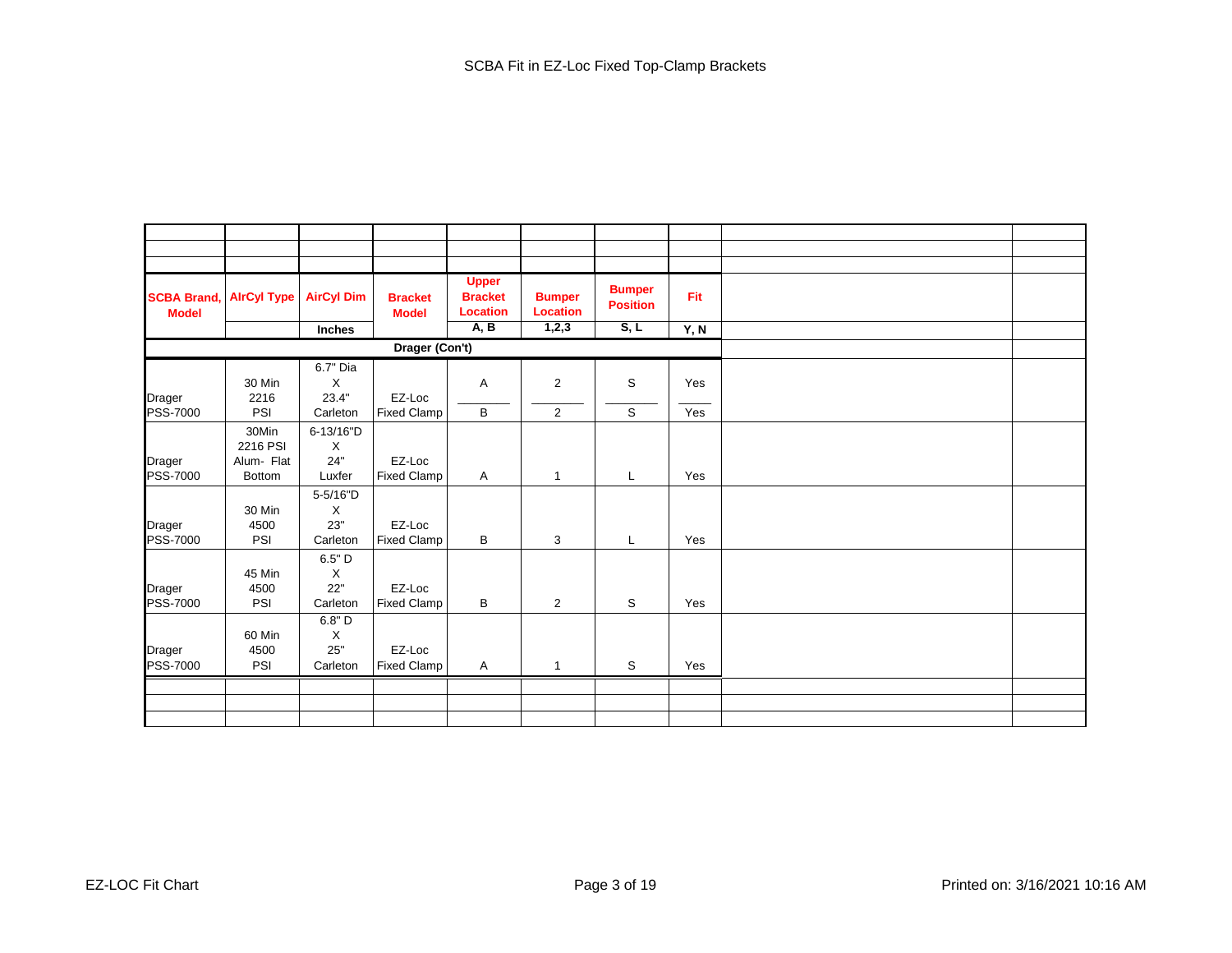| <b>SCBA Brand,</b><br><b>Model</b> | <b>AirCyl Type</b>    | <b>AirCyl Dim</b><br>Inches                      | <b>Bracket</b><br><b>Model</b> | <b>Upper</b><br><b>Bracket</b><br><b>Location</b><br>A, B | <b>Bumper</b><br><b>Location</b><br>1,2,3 | <b>Bumper</b><br><b>Position</b><br>S, L | Fit<br>Y, N |  |
|------------------------------------|-----------------------|--------------------------------------------------|--------------------------------|-----------------------------------------------------------|-------------------------------------------|------------------------------------------|-------------|--|
|                                    |                       |                                                  | <b>GLOBAL</b>                  |                                                           |                                           |                                          |             |  |
|                                    |                       | 5.3" D                                           |                                |                                                           |                                           |                                          |             |  |
| <b>Global Safety</b><br>Pioneer    | 30 Min<br>4500<br>PSI | $\mathsf X$<br>23"<br>Carleton                   | EZ-Loc<br><b>Fixed Clamp</b>   | В                                                         | 3                                         | L                                        | Yes         |  |
| <b>Global Safety</b><br>Pioneer    | 45 Min<br>4500<br>PSI | 6.5" D<br>$\mathsf X$<br>21"<br>Carleton         | EZ-Loc<br><b>Fixed Clamp</b>   | В                                                         | $\overline{2}$                            | S                                        | Yes         |  |
| <b>Global Safety</b><br>Pioneer    | 60 Min<br>4500<br>PSI | 6.9" D<br>$\mathsf X$<br>$24 - 3/4"$<br>Carleton | EZ-Loc<br><b>Fixed Clamp</b>   | A                                                         | $\overline{2}$                            | S                                        | Yes         |  |
|                                    |                       |                                                  | <b>INTERSPIRO</b>              |                                                           |                                           |                                          |             |  |
| Interspiro<br>Spiromatic S4        | 30 Min<br>4500<br>PSI | 5.4" D<br>$\mathsf X$<br>22"<br>SCI              | EZ-Loc<br><b>Fixed Clamp</b>   | В                                                         | $\overline{2}$                            | L                                        | Yes         |  |
| Interspiro<br>Spiromatic S4        | 45 Min<br>4500<br>PSI | 6.3"D<br>$\mathsf X$<br>23"<br>Carleton          | EZ-Loc<br><b>Fixed Clamp</b>   | A                                                         | $\overline{2}$                            | S                                        | Yes         |  |
| Interspiro<br>Spiromatic S4        | 60Min<br>4500<br>PSI  | 6.9" D<br>$\mathsf X$<br>$24 - 1/2"$<br>Carleton | EZ-Loc<br><b>Fixed Clamp</b>   | $\mathsf{A}$                                              | $\overline{2}$                            | S                                        | Yes         |  |
|                                    |                       |                                                  |                                |                                                           |                                           |                                          |             |  |
|                                    |                       |                                                  |                                |                                                           |                                           |                                          |             |  |
|                                    |                       |                                                  |                                |                                                           |                                           |                                          |             |  |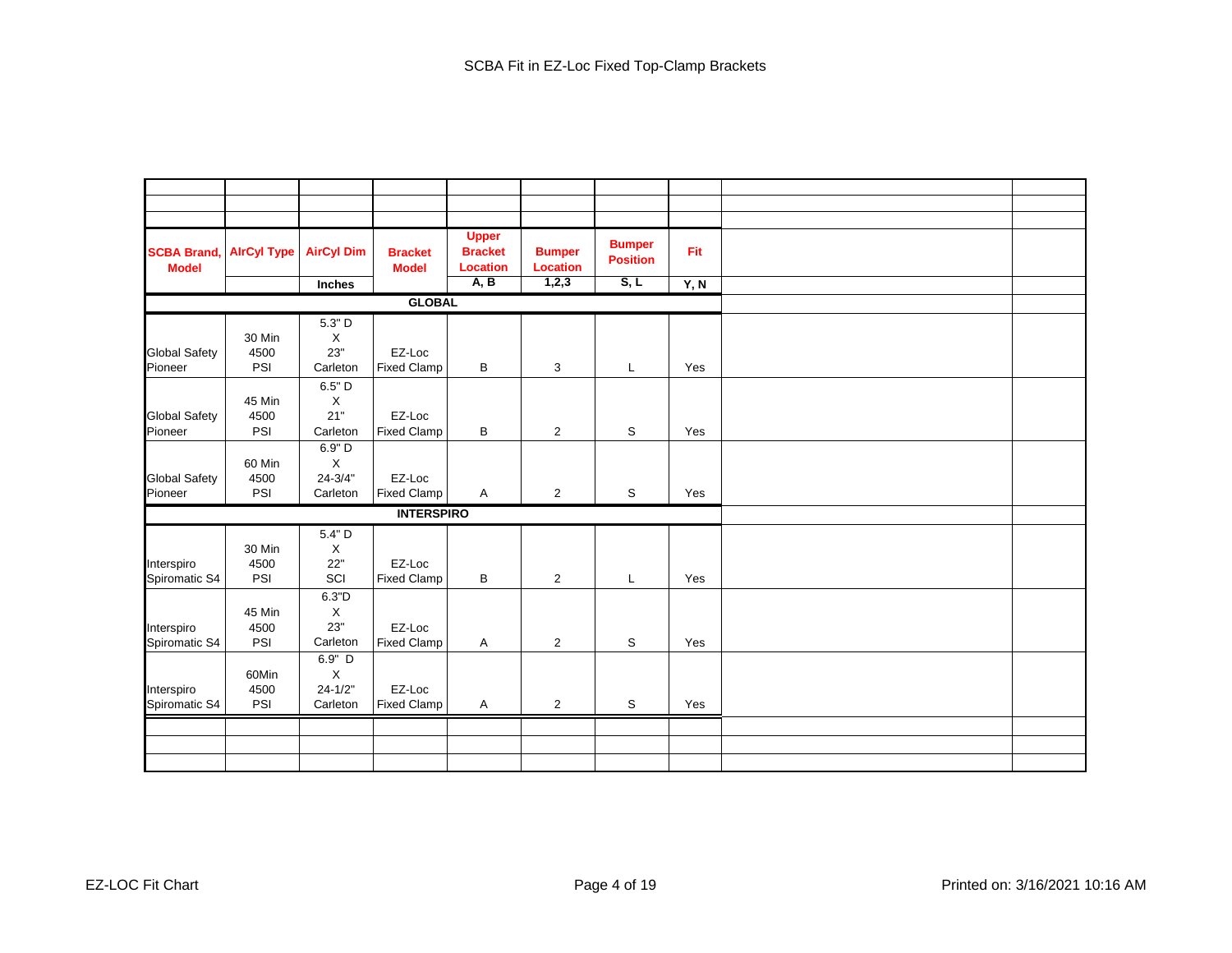| <b>SCBA Brand,</b><br><b>Model</b>     | <b>AlrCyl Type</b>    | <b>AirCyl Dim</b>                                 | <b>Bracket</b><br><b>Model</b> | <b>Upper</b><br><b>Bracket</b><br><b>Location</b><br>A, B | <b>Bumper</b><br><b>Location</b><br>1,2,3 | <b>Bumper</b><br><b>Position</b><br>S, L | Fit  |  |
|----------------------------------------|-----------------------|---------------------------------------------------|--------------------------------|-----------------------------------------------------------|-------------------------------------------|------------------------------------------|------|--|
|                                        |                       | Inches                                            |                                |                                                           |                                           |                                          | Y, N |  |
|                                        |                       |                                                   | <b>ISI-Avon</b>                |                                                           |                                           |                                          |      |  |
| <b>ISI</b><br>Viking DXL               | 30 Min<br>4500<br>PSI | 5.4" D<br>X<br>$23 - 1/4"$<br>Carlton             | EZ-Loc<br><b>Fixed Clamp</b>   | Α                                                         | 3                                         | L                                        | Yes  |  |
| <b>ISI</b><br><b>Viking DXL</b>        | 45 Min<br>4500<br>PSI | 6.4" D<br>$\mathsf X$<br>23"<br>Carlton           | EZ-Loc<br><b>Fixed Clamp</b>   | $\sf B$                                                   | $\overline{2}$                            | $\mathbb S$                              | Yes  |  |
| <b>ISI</b><br>Viking DXL               | 60Min<br>4500<br>PSI  | 6-7/8" D<br>$\mathsf X$<br>$24 - 3/4"$<br>Carlton | EZ-Loc<br><b>Fixed Clamp</b>   | $\mathsf{A}$                                              | $\overline{2}$                            | S                                        | Yes  |  |
| ISI<br>(Avon-ISI)<br>Viking Z-7        | 30 Min<br>2216<br>PSI | 6-9/16"D<br>$\mathsf X$<br>$23 - 1/2"$<br>Luxfer  | EZ-Loc<br><b>Fixed Clamp</b>   | В                                                         | $\overline{2}$                            | S                                        | Yes  |  |
| <b>ISI</b><br>(Avon-ISI)<br>Viking Z-7 | 30 Min<br>4500<br>PSI | 5.3" D<br>$\mathsf X$<br>$23 - 1/4"$<br>Carlton   | EZ-Loc<br><b>Fixed Clamp</b>   | A                                                         | 3                                         | L                                        | Yes  |  |
| <b>ISI</b><br>(Avon-ISI)<br>Viking Z-7 | 45 Min<br>4500<br>PSI | 6.4" D<br>$\mathsf X$<br>23"<br>Carlton           | EZ-Loc<br><b>Fixed Clamp</b>   | B                                                         | $\overline{2}$                            | $\mathbb S$                              | Yes  |  |
| <b>ISI</b><br>(Avon-ISI)<br>Viking Z-7 | 60Min<br>4500<br>PSI  | 6-7/8" D<br>$\mathsf X$<br>$24 - 1/2"$<br>Carlton | EZ-Loc<br><b>Fixed Clamp</b>   | Α                                                         | 3                                         | L                                        | Yes  |  |
|                                        |                       |                                                   |                                |                                                           |                                           |                                          |      |  |
|                                        |                       |                                                   |                                |                                                           |                                           |                                          |      |  |
|                                        |                       |                                                   |                                |                                                           |                                           |                                          |      |  |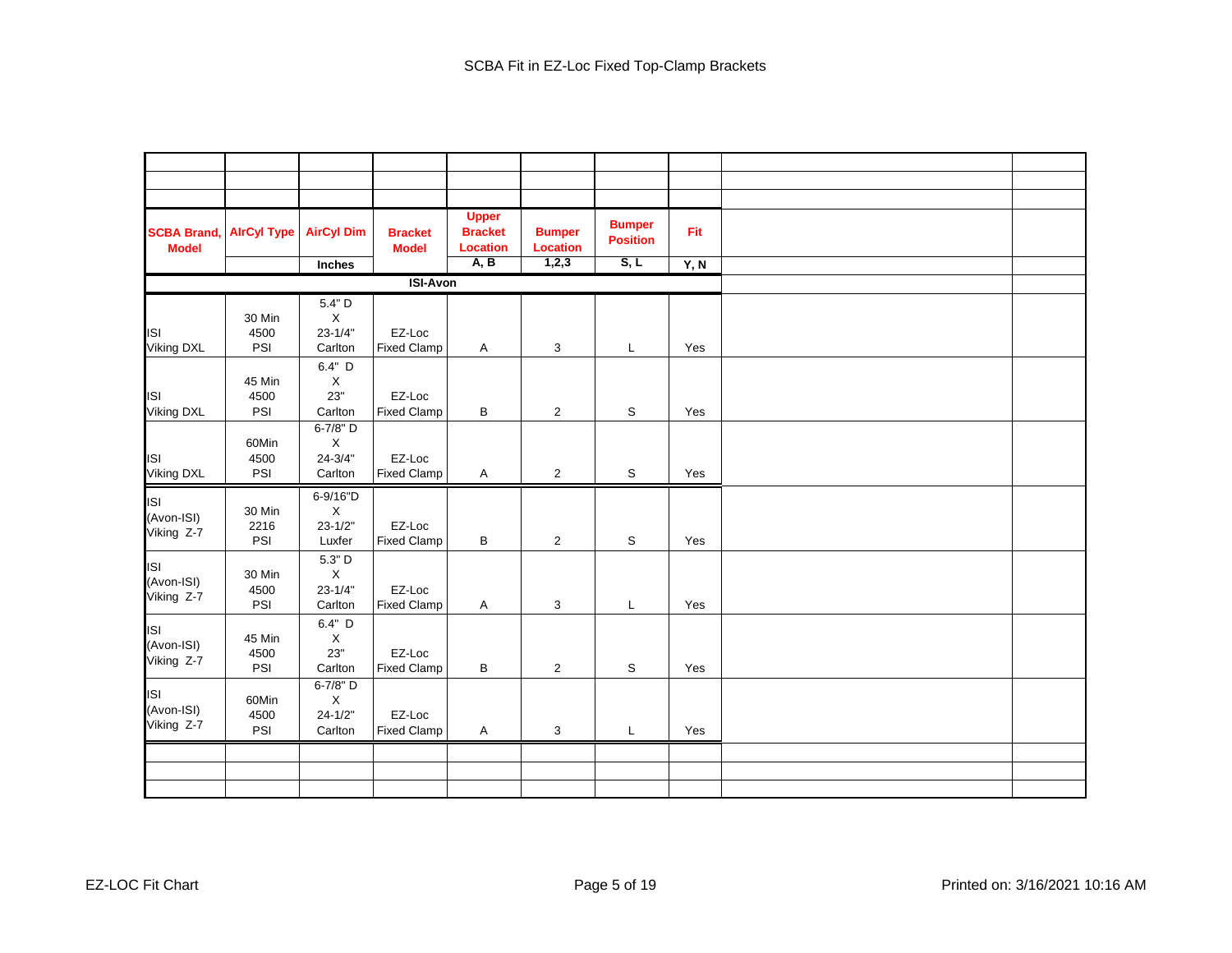| <b>SCBA Brand</b><br><b>Model</b> | <b>AlrCyl Type</b>                               | <b>AirCyl Dim</b>                               | <b>Bracket</b><br><b>Model</b> | <b>Upper</b><br><b>Bracket</b><br><b>Location</b><br>A, B | <b>Bumper</b><br><b>Location</b><br>1,2,3 | <b>Bumper</b><br><b>Position</b><br>S, L | Fit |  |
|-----------------------------------|--------------------------------------------------|-------------------------------------------------|--------------------------------|-----------------------------------------------------------|-------------------------------------------|------------------------------------------|-----|--|
|                                   |                                                  | Inches                                          |                                |                                                           |                                           |                                          |     |  |
|                                   |                                                  |                                                 | <b>MSA</b>                     |                                                           |                                           |                                          |     |  |
| <b>MSA Firehawk</b>               | 30Min<br>2216<br>PSI                             | 6.75" D<br>$\mathsf X$<br>$22 - 1/4"$<br>Luxfer | EZ-Loc<br><b>Fixed Clamp</b>   | B                                                         | $\overline{2}$                            | S                                        | Yes |  |
| <b>MSA Firehawk</b>               | 30Min<br>2216 PSI<br>Alum- Flat<br><b>Bottom</b> | 6-11/16"D<br>X<br>24"<br>Luxfer                 | EZ-Loc<br><b>Fixed Clamp</b>   | Α                                                         | $\mathbf{1}$                              | L                                        | Yes |  |
| <b>MSA Firehawk</b>               | 30Min<br>3000<br>PSI                             | 6.75" D<br>X<br>$23 - 1/2"$<br>Luxfer           | EZ-Loc<br><b>Fixed Clamp</b>   | Α                                                         | $\mathbf 2$                               | S                                        | Yes |  |
| <b>MSA Firehawk</b>               | 30Min<br>4500<br>PSI                             | 5.4" D<br>$\mathsf X$<br>$21 - 1/2"$<br>Luxfer  | EZ-Loc<br><b>Fixed Clamp</b>   | В                                                         | $\overline{2}$                            | L                                        | Yes |  |
| <b>MSA Firehawk</b>               | 45 Min<br>4500<br>PSI Low<br>Profile             | 6.3"<br>$\sf X$<br>$23 - 1/4"$<br>Luxfer        | EZ-Loc<br><b>Fixed Clamp</b>   | Α                                                         | 2                                         | S                                        | Yes |  |
| <b>MSA Firehawk</b>               | 45 Min<br>4500<br>PSI                            | 6.8"D<br>X<br>$21 - 1/4"$<br>Luxfer             | EZ-Loc<br><b>Fixed Clamp</b>   | B                                                         | $\overline{2}$                            | S                                        | Yes |  |
| <b>MSA Firehawk</b>               | 60Min<br>4500<br>PSI                             | 7.1" D<br>X<br>24"<br>Luxfer                    | EZ-Loc<br><b>Fixed Clamp</b>   | Α                                                         | $\overline{2}$                            | S                                        | Yes |  |
|                                   |                                                  |                                                 |                                |                                                           |                                           |                                          |     |  |
|                                   |                                                  |                                                 |                                |                                                           |                                           |                                          |     |  |
|                                   |                                                  |                                                 |                                |                                                           |                                           |                                          |     |  |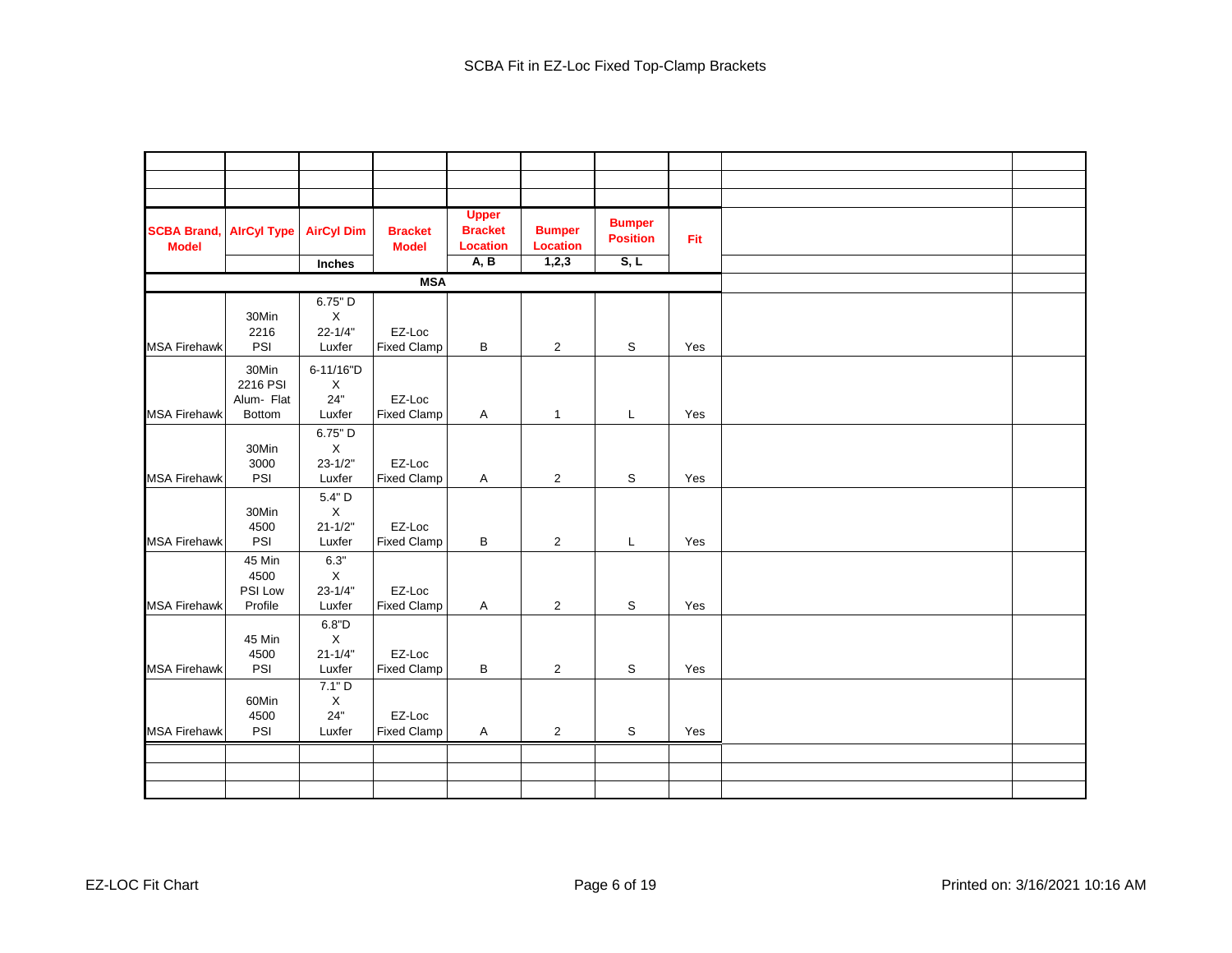| <b>SCBA Brand,</b><br><b>Model</b> | <b>AirCyl Type</b>                        | <b>AirCyl Dim</b><br>Inches                         | <b>Bracket</b><br><b>Model</b> | <b>Upper</b><br><b>Bracket</b><br><b>Location</b><br>A, B | <b>Bumper</b><br><b>Location</b><br>1,2,3 | <b>Bumper</b><br><b>Position</b><br>S, L | Fit |  |
|------------------------------------|-------------------------------------------|-----------------------------------------------------|--------------------------------|-----------------------------------------------------------|-------------------------------------------|------------------------------------------|-----|--|
|                                    |                                           |                                                     | <b>MSA (Con't)</b>             |                                                           |                                           |                                          |     |  |
|                                    |                                           | 6.75" D                                             |                                |                                                           |                                           |                                          |     |  |
| <b>MSA Firehawk</b><br>$M-7$       | 30Min<br>2216<br>PSI                      | X<br>$22 - 1/4"$<br>Luxfer                          | EZ-Loc<br><b>Fixed Clamp</b>   | В                                                         | $\overline{2}$                            | S                                        | Yes |  |
| <b>MSA Firehawk</b><br>$M-7$       | 30Min<br>2216 PSI<br>Alum- Flat<br>Bottom | 6-11/16"D<br>X<br>24"<br>Luxfer                     | EZ-Loc<br><b>Fixed Clamp</b>   | Α                                                         | $\mathbf{1}$                              | L                                        | Yes |  |
| <b>MSA Firehawk</b><br>$M-7$       | 30Min<br>3000<br>PSI                      | 6.75" D<br>X<br>$23 - 1/2"$<br>Luxfer               | EZ-Loc<br><b>Fixed Clamp</b>   | Α                                                         | $\overline{2}$                            | S                                        | Yes |  |
| <b>MSA Firehawk</b><br>$M-7$       | 30Min<br>4500<br>PSI                      | 5.4" D<br>$\mathsf X$<br>$21 - 1/2"$<br>Luxfer      | EZ-Loc<br><b>Fixed Clamp</b>   | В                                                         | $\overline{2}$                            | L                                        | Yes |  |
| <b>MSA Firehawk</b><br>$M-7$       | 45 Min<br>4500<br>PSI Low<br>Profile      | 6.3"<br>$\mathsf X$<br>$23 - 1/4"$<br>Luxfer        | EZ-Loc<br><b>Fixed Clamp</b>   | Α                                                         | $\overline{2}$                            | S                                        | Yes |  |
| <b>MSA Firehawk</b><br>$M-7$       | 45 Min<br>4500<br>PSI                     | 6.8"D<br>$\mathsf X$<br>$21 - 1/4"$<br>Luxfer       | EZ-Loc<br><b>Fixed Clamp</b>   | В                                                         | $\overline{2}$                            | S                                        | Yes |  |
| <b>MSA Firehawk</b><br>$M-7$       | 60Min<br>4500<br>PSI                      | 7.1"D<br>$\boldsymbol{\mathsf{X}}$<br>24"<br>Luxfer | EZ-Loc<br><b>Fixed Clamp</b>   | Α                                                         | $\overline{2}$                            | S                                        | Yes |  |
|                                    |                                           |                                                     |                                |                                                           |                                           |                                          |     |  |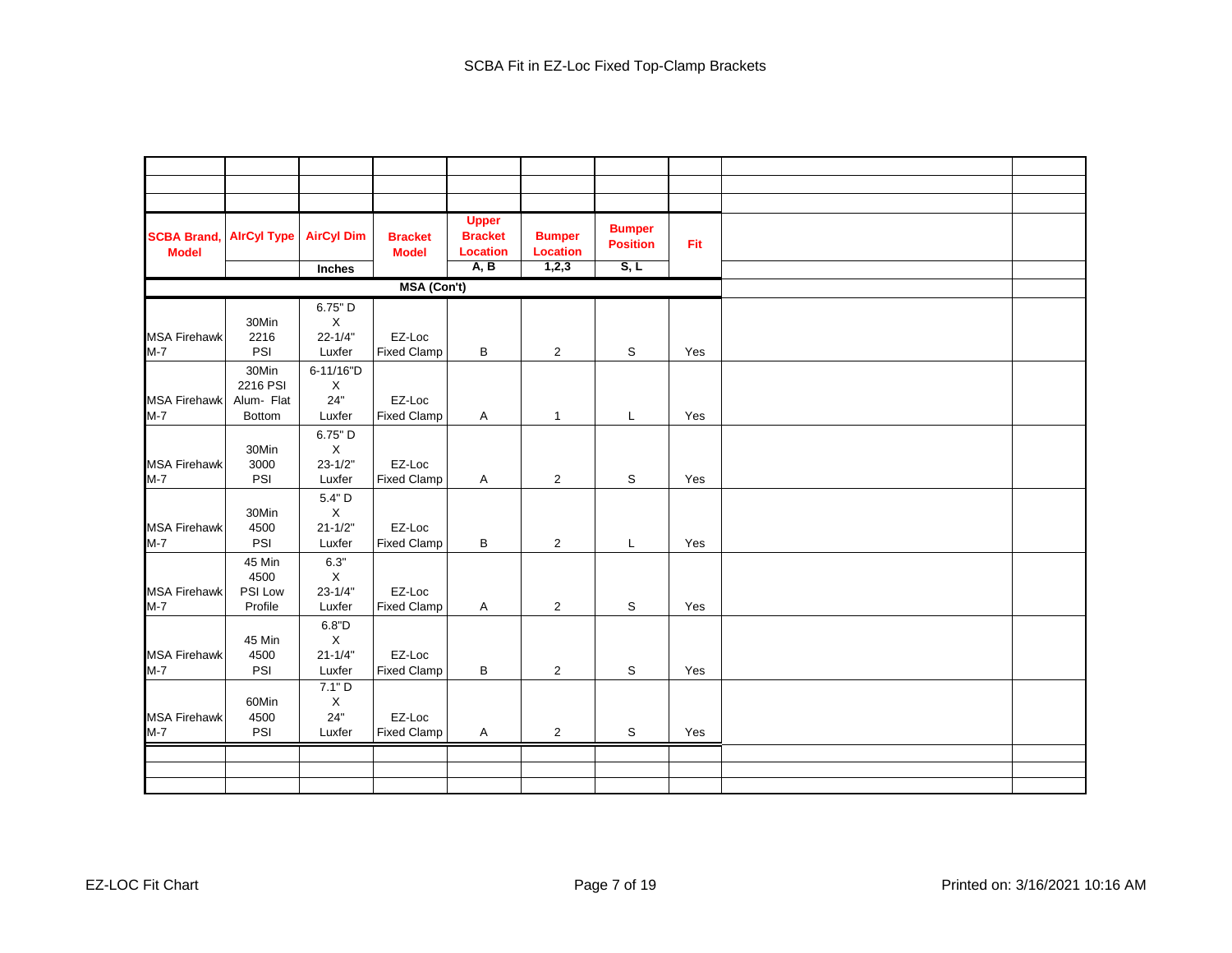| <b>SCBA Brand</b><br><b>Model</b> | <b>AirCyl Type</b>              | <b>AirCyl Dim</b>                     | <b>Bracket</b><br><b>Model</b> | <b>Upper</b><br><b>Bracket</b><br><b>Location</b> | <b>Bumper</b><br>Location | <b>Bumper</b><br><b>Position</b> | Fit  |  |
|-----------------------------------|---------------------------------|---------------------------------------|--------------------------------|---------------------------------------------------|---------------------------|----------------------------------|------|--|
|                                   |                                 | Inches                                |                                | A, B                                              | 1,2,3                     | S, L                             | Y, N |  |
|                                   |                                 |                                       | MSA (Con't)                    |                                                   |                           |                                  |      |  |
|                                   | 30Min                           | 6.75" D<br>X                          |                                |                                                   |                           |                                  |      |  |
|                                   | 2216                            | $22 - 1/4"$                           | EZ-Loc                         |                                                   |                           |                                  |      |  |
| <b>MSA Stealth</b>                | PSI                             | Luxfer                                | <b>Fixed Clamp</b>             | В                                                 | $\overline{2}$            | S                                | Yes  |  |
|                                   | 30Min<br>2216 PSI<br>Alum- Flat | 6-11/16"D<br>X<br>24"                 | EZ-Loc                         |                                                   |                           |                                  |      |  |
| <b>MSA Stealth</b>                | <b>Bottom</b>                   | Luxfer                                | <b>Fixed Clamp</b>             | Α                                                 | $\mathbf{1}$              | L                                | Yes  |  |
|                                   | 30Min<br>3000                   | 6.75" D<br>$\mathsf X$<br>$23 - 1/2"$ | EZ-Loc                         |                                                   |                           |                                  |      |  |
| <b>MSA Stealth</b>                | PSI                             | Luxfer                                | <b>Fixed Clamp</b>             | Α                                                 | $\overline{2}$            | S                                | Yes  |  |
|                                   | 30Min<br>4500                   | 5.4" D<br>$\mathsf X$<br>$21 - 1/2"$  | EZ-Loc                         |                                                   |                           |                                  |      |  |
| <b>MSA Stealth</b>                | PSI                             | Luxfer                                | <b>Fixed Clamp</b>             | B                                                 | 2                         | L                                | Yes  |  |
|                                   | 45 Min<br>4500                  | $6.8"D$<br>X<br>$21 - 1/4"$           | EZ-Loc                         | Α<br>or                                           |                           |                                  |      |  |
| <b>MSA Stealth</b>                | PSI<br>60Min                    | Luxfer<br>7.1" D<br>$\mathsf X$       | <b>Fixed Clamp</b>             | B                                                 | $\overline{2}$            | S                                | Yes  |  |
| <b>MSA Stealth</b>                | 4500<br>PSI                     | 24"<br>Luxfer                         | EZ-Loc<br><b>Fixed Clamp</b>   | $\mathsf{A}$                                      | $\overline{\mathbf{c}}$   | $\mathbb S$                      | Yes  |  |
| <b>MSA Firehawk</b>               | 30Min<br>2216                   | 6.75" D<br>X<br>$22 - 1/4"$           | EZ-Loc                         | Α                                                 | $\overline{c}$            | S                                | Yes  |  |
| $G-1$                             | PSI                             | Luxfer                                | <b>Fixed Clamp</b>             | $\sf B$                                           | $\overline{2}$            | $\mathbb S$                      | Yes  |  |
|                                   |                                 |                                       |                                |                                                   |                           |                                  |      |  |
|                                   |                                 |                                       |                                |                                                   |                           |                                  |      |  |
|                                   |                                 |                                       |                                |                                                   |                           |                                  |      |  |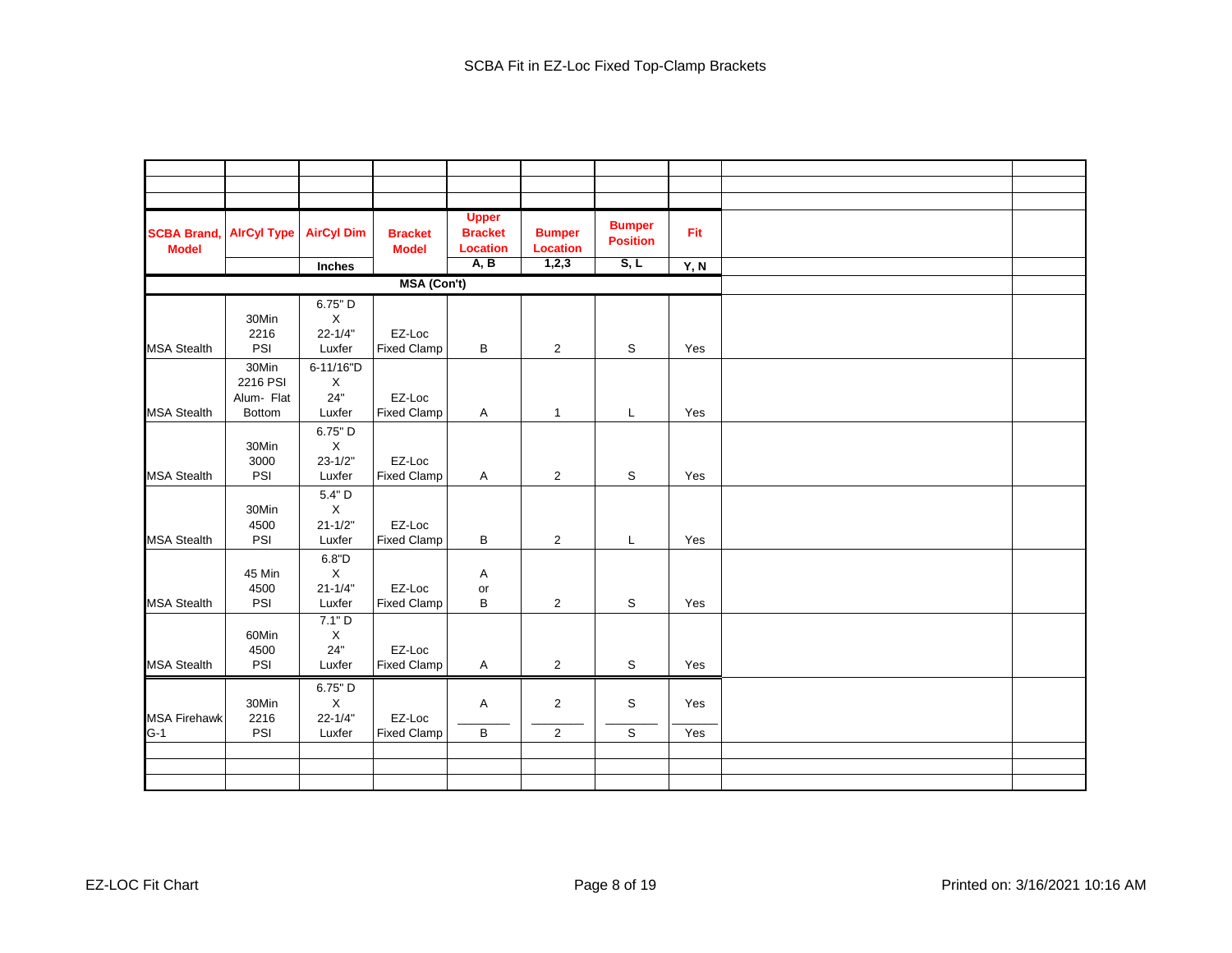| <b>SCBA Brand,</b><br><b>Model</b> | <b>AlrCyl Type</b> | <b>AirCyl Dim</b>          | <b>Bracket</b><br><b>Model</b> | <b>Upper</b><br><b>Bracket</b><br><b>Location</b> | <b>Bumper</b><br><b>Location</b> | <b>Bumper</b><br><b>Position</b> | Fit  |  |
|------------------------------------|--------------------|----------------------------|--------------------------------|---------------------------------------------------|----------------------------------|----------------------------------|------|--|
|                                    |                    | Inches                     |                                | A, B                                              | 1,2,3                            | S, L                             | Y, N |  |
|                                    |                    |                            | <b>MSA (Con't)</b>             |                                                   |                                  |                                  |      |  |
|                                    | 30Min              | 6-11/16"D                  |                                |                                                   |                                  |                                  |      |  |
|                                    | 2216 PSI           | X                          |                                |                                                   |                                  |                                  |      |  |
| <b>MSA Firehawk</b>                | Alum- Flat         | 24"                        | EZ-Loc                         |                                                   |                                  |                                  |      |  |
| $G-1$                              | <b>Bottom</b>      | Luxfer                     | <b>Fixed Clamp</b>             | Α                                                 | $\mathbf{1}$                     | L                                | Yes  |  |
|                                    |                    | 6.75" D                    |                                |                                                   |                                  |                                  |      |  |
|                                    | 30Min              | $\mathsf X$                |                                | Α                                                 | $\overline{2}$                   | S                                | Yes  |  |
| <b>MSA Firehawk</b>                | 3000               | $23 - 1/2"$                | EZ-Loc                         |                                                   |                                  |                                  |      |  |
| $G-1$                              | PSI                | Luxfer                     | <b>Fixed Clamp</b>             | В                                                 | $\overline{2}$                   | $\mathbb S$                      | Yes  |  |
|                                    |                    | 5.4" D                     |                                |                                                   |                                  |                                  |      |  |
|                                    | 30Min              | X                          |                                | Α                                                 | $\overline{2}$                   | L                                | Yes  |  |
| <b>MSA Firehawk</b>                | 4500               | $21 - 1/2"$                | EZ-Loc                         |                                                   |                                  |                                  |      |  |
| $G-1$                              | PSI                | Luxfer                     | <b>Fixed Clamp</b>             | B                                                 | $\overline{2}$                   | L                                | Yes  |  |
|                                    | 45 Min             | 6.3"                       |                                |                                                   |                                  |                                  |      |  |
|                                    | 4500               | $\mathsf X$                | EZ-Loc                         |                                                   |                                  |                                  |      |  |
| <b>MSA Firehawk</b><br>$G-1$       | PSI Low            | $23 - 1/4"$                |                                |                                                   |                                  |                                  |      |  |
|                                    | Profile            | Luxfer                     | <b>Fixed Clamp</b>             | В                                                 | $\overline{2}$                   | S                                | Yes  |  |
|                                    |                    | 6.8"D                      |                                |                                                   |                                  |                                  |      |  |
| <b>MSA Firehawk</b>                | 45 Min<br>4500     | $\mathsf X$<br>$21 - 1/4"$ | EZ-Loc                         | Α                                                 | $\overline{2}$                   | S                                | Yes  |  |
| $G-1$                              | PSI                | Luxfer                     | <b>Fixed Clamp</b>             | B                                                 | $\overline{2}$                   | $\mathbb S$                      | Yes  |  |
|                                    |                    | 7.1"D                      |                                |                                                   |                                  |                                  |      |  |
|                                    | 60Min              | X                          |                                |                                                   |                                  |                                  |      |  |
| <b>MSA Firehawk</b>                | 4500               | 24"                        | EZ-Loc                         |                                                   |                                  |                                  |      |  |
| $G-1$                              | PSI                | Luxfer                     | <b>Fixed Clamp</b>             | A                                                 | $\overline{2}$                   | S                                | Yes  |  |
|                                    |                    |                            |                                |                                                   |                                  |                                  |      |  |
|                                    |                    |                            |                                |                                                   |                                  |                                  |      |  |
|                                    |                    |                            |                                |                                                   |                                  |                                  |      |  |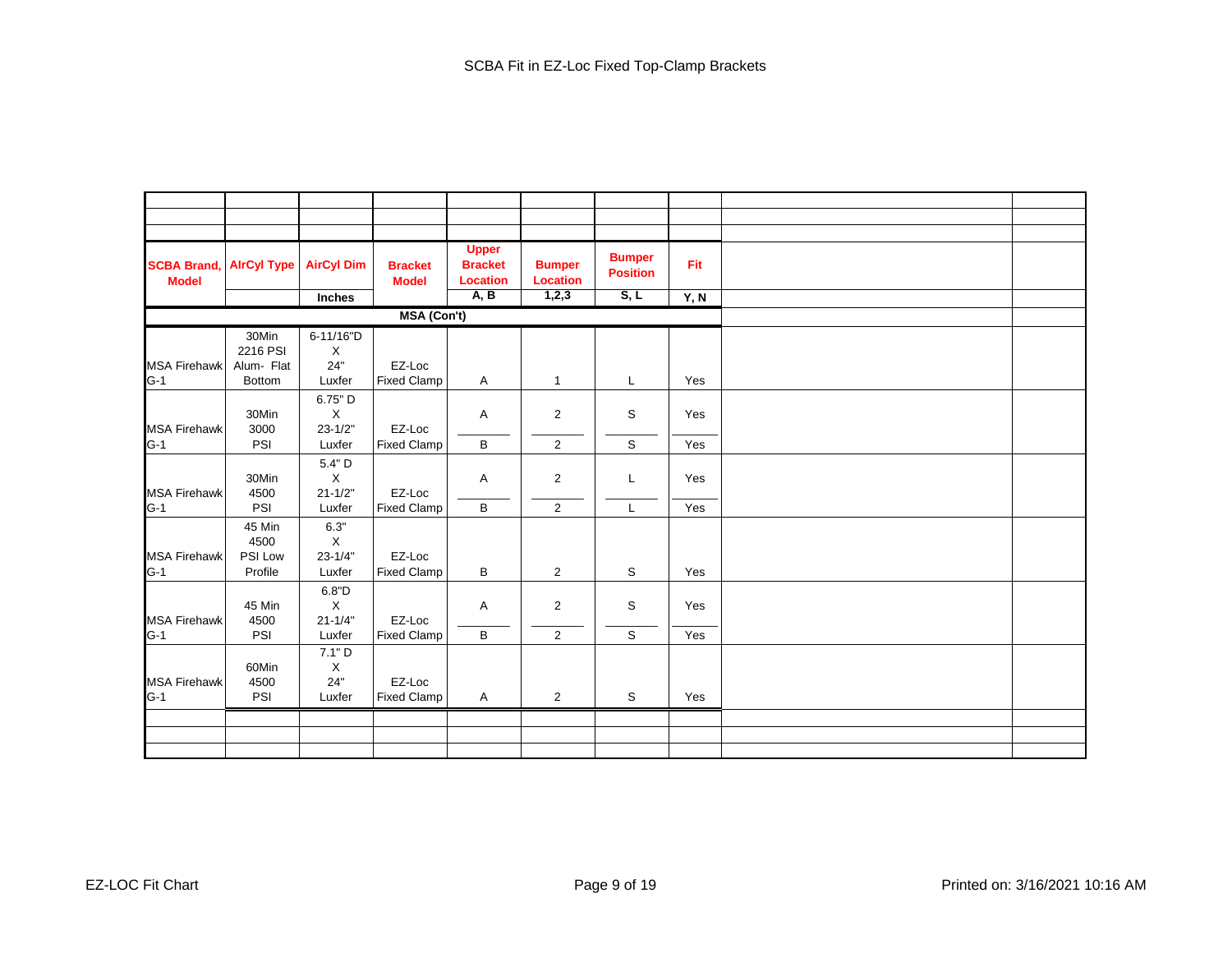| <b>SCBA Brand,</b><br><b>Model</b> | <b>AirCyl Type</b>     | <b>AirCyl Dim</b>                | <b>Bracket</b><br><b>Model</b> | <b>Upper</b><br><b>Bracket</b><br><b>Location</b> | <b>Bumper</b><br><b>Location</b> | <b>Bumper</b><br><b>Position</b> | Fit      |  |
|------------------------------------|------------------------|----------------------------------|--------------------------------|---------------------------------------------------|----------------------------------|----------------------------------|----------|--|
|                                    |                        | Inches                           |                                | A, B                                              | 1,2,3                            | S, L                             | Y, N     |  |
|                                    |                        |                                  | <b>Scott</b>                   |                                                   |                                  |                                  |          |  |
|                                    |                        | 6-9/16"D                         |                                |                                                   |                                  |                                  |          |  |
|                                    | 30Min                  | $\mathsf X$                      |                                |                                                   |                                  |                                  |          |  |
| Scott                              | 2216                   | $23 - 1/2"$                      | EZ-Loc                         |                                                   |                                  |                                  |          |  |
| AP-50                              | PSI                    | Luxfer                           | <b>Fixed Clamp</b>             | A                                                 | $\overline{2}$                   | S                                | Yes      |  |
|                                    | 30Min                  | 6-11/16"D                        |                                |                                                   |                                  |                                  |          |  |
| Scott                              | 2216 PSI<br>Alum- Flat | $\boldsymbol{\mathsf{X}}$<br>24" | EZ-Loc                         |                                                   |                                  |                                  |          |  |
| AP-50                              | <b>Bottom</b>          | Luxfer                           | <b>Fixed Clamp</b>             | Α                                                 | $\mathbf{1}$                     | L                                | Yes      |  |
|                                    |                        | 5.4" D                           |                                |                                                   |                                  |                                  |          |  |
|                                    | 30Min                  | $\boldsymbol{\mathsf{X}}$        |                                |                                                   |                                  |                                  |          |  |
| Scott                              | 4500                   | $21 - 1/2"$                      | EZ-Loc                         |                                                   |                                  |                                  |          |  |
| AP-50                              | PSI                    | Luxfer                           | <b>Fixed Clamp</b>             | В                                                 | 3                                | L                                | Yes      |  |
|                                    |                        | 6.2" D                           |                                |                                                   |                                  |                                  |          |  |
| Scott                              | 45Min<br>4500          | $\sf X$<br>$23 - 1/2"$           | EZ-Loc                         |                                                   |                                  |                                  |          |  |
| AP-50                              | PSI                    | SCI                              | <b>Fixed Clamp</b>             | Α                                                 | $\overline{2}$                   | S                                | Yes      |  |
|                                    |                        |                                  |                                |                                                   |                                  |                                  |          |  |
|                                    |                        |                                  |                                |                                                   |                                  |                                  |          |  |
|                                    | 45Min                  | 6.32" D                          |                                |                                                   |                                  |                                  |          |  |
| Scott                              | 4500                   | $\mathsf X$                      | EZ-Loc                         |                                                   |                                  |                                  |          |  |
| AP-50                              | PSI                    | 20.9"                            | <b>Fixed Clamp</b>             | B                                                 | 3                                | $\mathbb S$                      | Probably |  |
|                                    |                        | 6-7/8"D                          |                                |                                                   |                                  |                                  |          |  |
| Scott                              | 45Min<br>4500          | $\mathsf X$<br>$21 - 1/4"$       | EZ-Loc                         |                                                   |                                  |                                  |          |  |
| AP-50                              | PSI                    | Luxfer                           | <b>Fixed Clamp</b>             | В                                                 | 3                                | S                                | Yes      |  |
|                                    |                        | 6-7/8"D                          |                                |                                                   |                                  |                                  |          |  |
|                                    | 60Min                  | X                                |                                |                                                   |                                  |                                  |          |  |
| Scott<br>AP-50                     | 4500<br>PSI            | $24 - 3/4"$<br>Luxfer            | EZ-Loc<br><b>Fixed Clamp</b>   |                                                   |                                  |                                  |          |  |
|                                    |                        |                                  |                                | $\mathsf{A}$                                      | $\overline{2}$                   | $\mathbb S$                      | Yes      |  |
|                                    |                        |                                  |                                |                                                   |                                  |                                  |          |  |
|                                    |                        |                                  |                                |                                                   |                                  |                                  |          |  |
|                                    |                        |                                  |                                |                                                   |                                  |                                  |          |  |
|                                    |                        |                                  |                                |                                                   |                                  |                                  |          |  |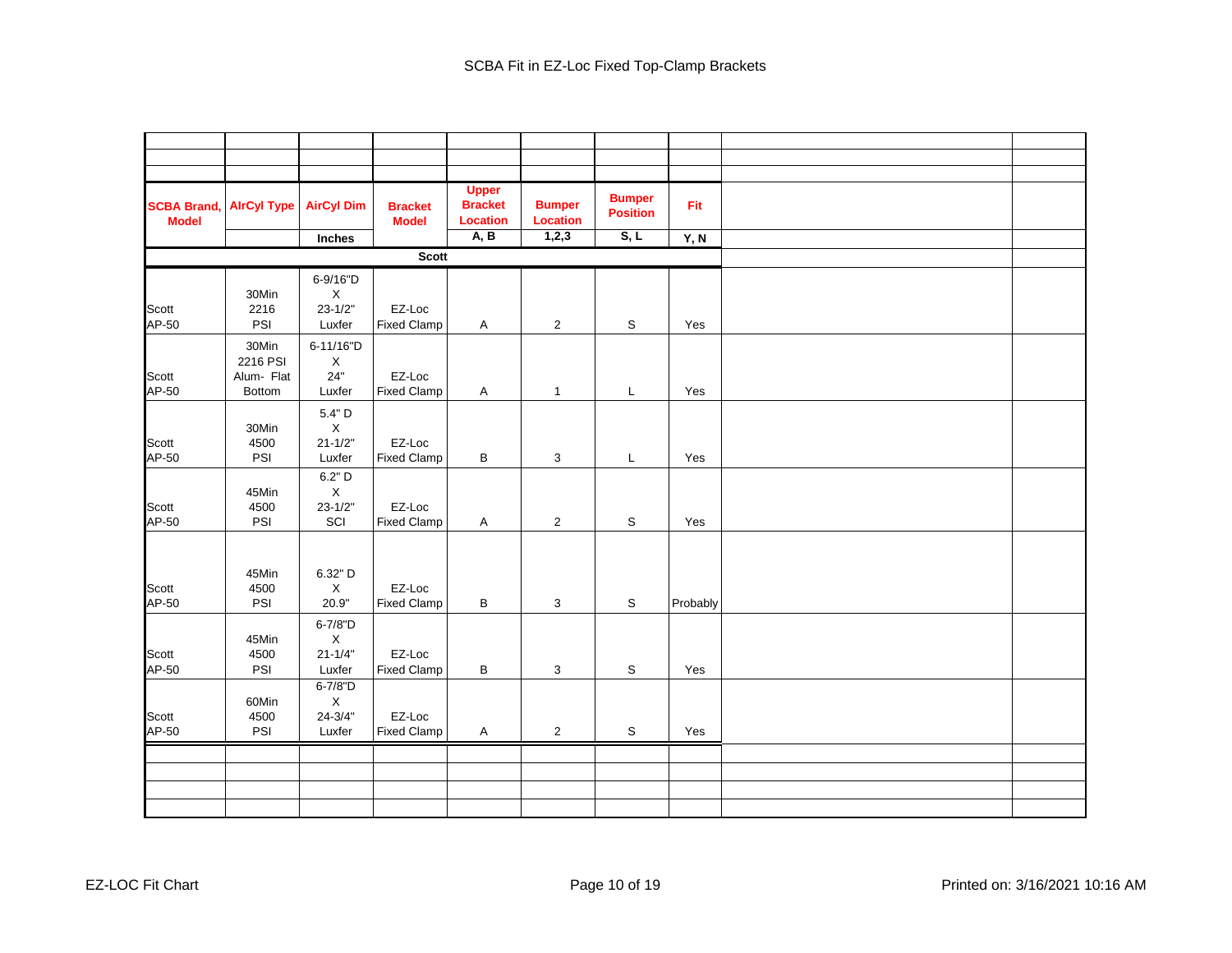| <b>SCBA Brand,</b><br><b>Model</b> | <b>AlrCyl Type</b>              | <b>AirCyl Dim</b><br>Inches                     | <b>Bracket</b><br><b>Model</b> | <b>Upper</b><br><b>Bracket</b><br><b>Location</b><br>A, B | <b>Bumper</b><br><b>Location</b><br>1,2,3 | <b>Bumper</b><br><b>Position</b><br>S, L | Fit<br>Y, N |  |
|------------------------------------|---------------------------------|-------------------------------------------------|--------------------------------|-----------------------------------------------------------|-------------------------------------------|------------------------------------------|-------------|--|
|                                    |                                 |                                                 | Scott (Con't)                  |                                                           |                                           |                                          |             |  |
|                                    |                                 |                                                 |                                |                                                           |                                           |                                          |             |  |
|                                    | 30Min                           | 6-9/16"D<br>$\mathsf X$                         |                                |                                                           |                                           |                                          |             |  |
| Scott<br>AP-75                     | 2216<br>PSI                     | $23 - 1/2"$<br>Luxfer                           | EZ-Loc<br><b>Fixed Clamp</b>   | Α                                                         | $\overline{2}$                            | S                                        | Yes         |  |
| Scott                              | 30Min<br>2216 PSI<br>Alum- Flat | 6-11/16"D<br>X<br>24"                           | EZ-Loc                         |                                                           |                                           |                                          |             |  |
| AP-75                              | Bottom                          | Luxfer                                          | <b>Fixed Clamp</b>             | Α                                                         | $\mathbf{1}$                              | L                                        | Yes         |  |
| Scott<br>AP-75                     | 30Min<br>4500<br>PSI            | 5.4" D<br>$\mathsf X$<br>$21 - 1/2"$<br>Luxfer  | EZ-Loc<br><b>Fixed Clamp</b>   | В                                                         | 3                                         | L                                        | Yes         |  |
|                                    |                                 | 4-15/16" D                                      |                                |                                                           |                                           |                                          |             |  |
| Scott                              | 30 Min<br>5500                  | $\mathsf X$<br>22"L                             | EZ-Loc                         | Α                                                         | 3                                         | L                                        | Yes         |  |
| AP-75-???                          | PSI                             | Luxfer                                          | <b>Fixed Clamp</b>             | B                                                         | 3                                         | L                                        | Yes         |  |
| Scott<br>AP-75                     | 45Min<br>4500<br>PSI            | 6.2" D<br>$\mathsf X$<br>$23 - 1/2"$<br>SCI     | EZ-Loc<br><b>Fixed Clamp</b>   | Α                                                         | $\overline{2}$                            | S                                        | Yes         |  |
| Scott<br>AP-75                     | 45Min<br>4500<br>PSI            | 6-7/8"D<br>X<br>$21 - 1/4"$<br>Luxfer           | EZ-Loc<br><b>Fixed Clamp</b>   | В                                                         | 3                                         | S                                        | Yes         |  |
| Scott                              | 45Min<br>5500                   | 6.10"D<br>X<br>21.9"                            | EZ-Loc                         | $\mathsf{A}$                                              | 3                                         | S                                        | Yes         |  |
| AP-75                              | PSI                             | Luxfer                                          | <b>Fixed Clamp</b>             | В                                                         | 3                                         | S                                        | Yes         |  |
| Scott<br>AP-75                     | 60Min<br>4500<br>PSI            | 6-7/8"D<br>$\mathsf X$<br>$24 - 3/4"$<br>Luxfer | EZ-Loc<br><b>Fixed Clamp</b>   | Α                                                         | $\overline{2}$                            | S                                        | Yes         |  |
|                                    |                                 |                                                 |                                |                                                           |                                           |                                          |             |  |
|                                    |                                 |                                                 |                                |                                                           |                                           |                                          |             |  |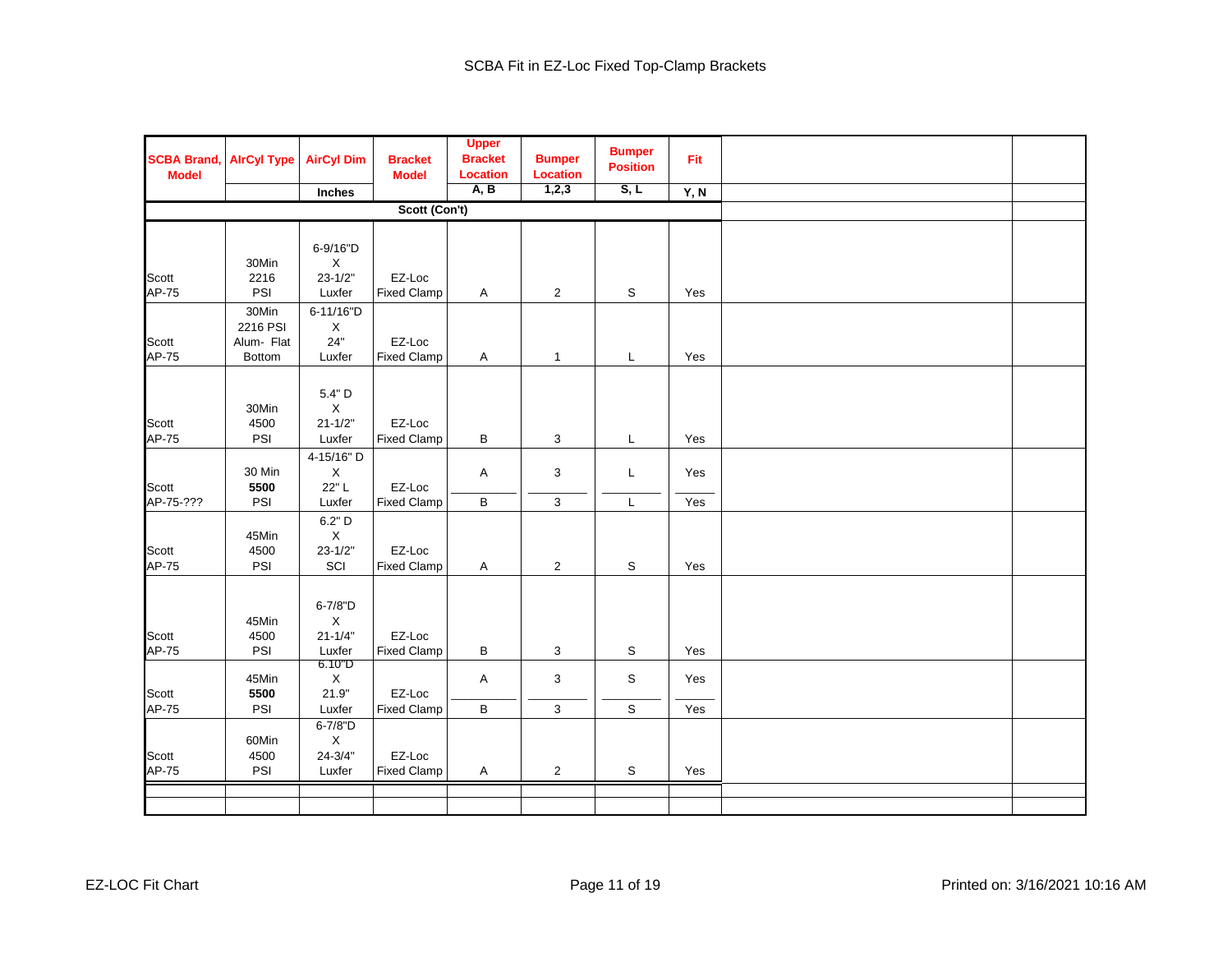| <b>SCBA Brand,</b><br><b>Model</b> | <b>AirCyl Type</b> | <b>AirCyl Dim</b>          | <b>Bracket</b><br><b>Model</b> | <b>Upper</b><br><b>Bracket</b><br><b>Location</b> | <b>Bumper</b><br><b>Location</b> | <b>Bumper</b><br><b>Position</b> | Fit  |  |
|------------------------------------|--------------------|----------------------------|--------------------------------|---------------------------------------------------|----------------------------------|----------------------------------|------|--|
|                                    |                    | Inches                     |                                | A, B                                              | 1,2,3                            | S, L                             | Y, N |  |
|                                    |                    |                            | Scott (Con't)                  |                                                   |                                  |                                  |      |  |
|                                    |                    | 6-9/16"D                   |                                |                                                   |                                  |                                  |      |  |
|                                    | 30Min              | $\mathsf X$<br>$23 - 1/2"$ | EZ-Loc                         |                                                   |                                  |                                  |      |  |
| Scott<br>NXG2                      | 2216<br>PSI        | Luxfer                     | <b>Fixed Clamp</b>             | $\mathsf{A}$                                      | $\overline{2}$                   | S                                | Yes  |  |
|                                    |                    |                            |                                |                                                   |                                  |                                  |      |  |
|                                    | 30Min              | 6-11/16"D                  |                                |                                                   |                                  |                                  |      |  |
|                                    | 2216 PSI           | X                          |                                |                                                   |                                  |                                  |      |  |
| Scott                              | Alum- Flat         | 24"                        | EZ-Loc                         |                                                   |                                  |                                  | Yes  |  |
| NXG2                               | Bottom             | Luxfer                     | <b>Fixed Clamp</b>             | Α                                                 | $\mathbf{1}$                     | L                                |      |  |
|                                    |                    | 5.4" D                     |                                |                                                   |                                  |                                  |      |  |
|                                    | 30Min              | $\mathsf X$                | EZ-Loc                         |                                                   |                                  |                                  |      |  |
| Scott<br>NXG2                      | 4500<br>PSI        | $21 - 1/2"$<br>Luxfer      | <b>Fixed Clamp</b>             | В                                                 | 3                                | L                                | Yes  |  |
|                                    |                    |                            |                                |                                                   |                                  |                                  |      |  |
|                                    |                    | 6.2" D                     |                                |                                                   |                                  |                                  |      |  |
|                                    | 45Min              | X                          |                                |                                                   |                                  |                                  |      |  |
| Scott<br>NXG <sub>2</sub>          | 4500<br>PSI        | $23 - 1/2"$<br>SCI         | EZ-Loc<br><b>Fixed Clamp</b>   | Α                                                 | 3                                | S                                | Yes  |  |
|                                    |                    |                            |                                |                                                   |                                  |                                  |      |  |
|                                    |                    | 6-7/8"D                    |                                |                                                   |                                  |                                  |      |  |
| Scott                              | 45Min<br>4500      | $\mathsf X$<br>$21 - 1/4"$ | EZ-Loc                         |                                                   |                                  |                                  |      |  |
| NXG2                               | PSI                | Luxfer                     | <b>Fixed Clamp</b>             | В                                                 | $\overline{2}$                   | S                                | Yes  |  |
|                                    |                    |                            |                                |                                                   |                                  |                                  |      |  |
|                                    | Carbon<br>60Min    | 6-7/8"D                    |                                |                                                   |                                  |                                  |      |  |
| Scott                              | 4500               | X<br>$24 - 3/4"$           | EZ-Loc                         |                                                   |                                  |                                  |      |  |
| NXG <sub>2</sub>                   | PSI                | Luxfer                     | <b>Fixed Clamp</b>             | $\mathsf{A}$                                      | $\overline{2}$                   | S                                | Yes  |  |
|                                    | Kevlar             | 7-1/8"D                    |                                |                                                   |                                  |                                  |      |  |
|                                    | 60Min              | $\mathsf X$                |                                |                                                   |                                  |                                  |      |  |
| Scott                              | 4500               | $25 - 1/4"$                | EZ-Loc                         |                                                   |                                  |                                  |      |  |
| NXG <sub>2</sub>                   | PSI                | Luxfer                     | <b>Fixed Clamp</b>             | $\mathsf{A}$                                      | $\mathbf{1}$                     | S                                | Yes  |  |
|                                    |                    |                            |                                |                                                   |                                  |                                  |      |  |
|                                    |                    |                            |                                |                                                   |                                  |                                  |      |  |
|                                    |                    |                            |                                |                                                   |                                  |                                  |      |  |
|                                    |                    |                            |                                |                                                   |                                  |                                  |      |  |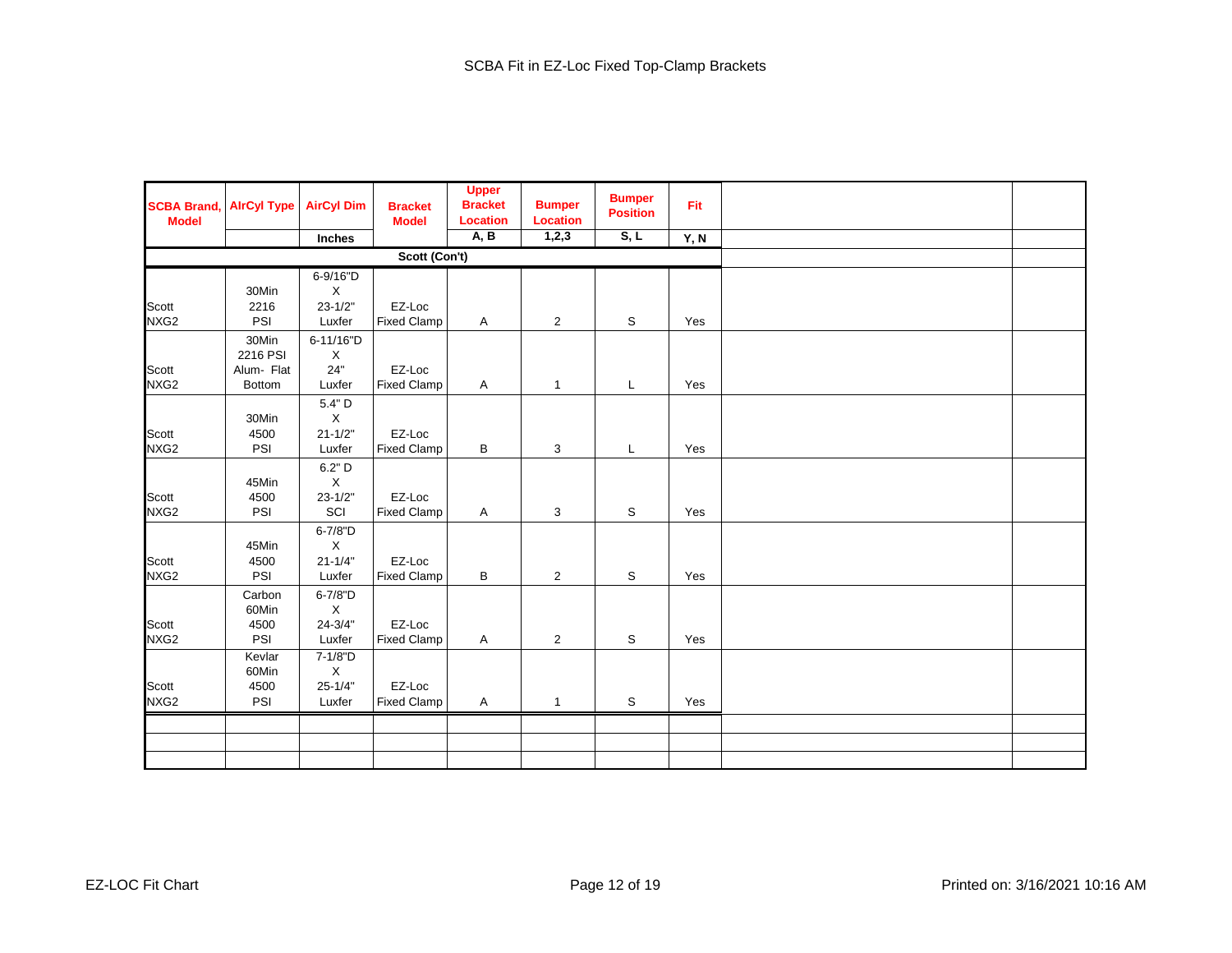| <b>SCBA Brand,</b><br><b>Model</b> | <b>AirCyl Type</b>                        | <b>AirCyl Dim</b>                                | <b>Bracket</b><br><b>Model</b> | <b>Upper</b><br><b>Bracket</b><br><b>Location</b> | <b>Bumper</b><br><b>Location</b> | <b>Bumper</b><br><b>Position</b> | Fit  |  |
|------------------------------------|-------------------------------------------|--------------------------------------------------|--------------------------------|---------------------------------------------------|----------------------------------|----------------------------------|------|--|
|                                    |                                           | Inches                                           |                                | A, B                                              | 1,2,3                            | S, L                             | Y, N |  |
|                                    |                                           |                                                  | Scott (Con't)                  |                                                   |                                  |                                  |      |  |
|                                    | 30Min                                     | 5.4" D<br>$\mathsf X$                            |                                |                                                   |                                  |                                  |      |  |
| Scott<br>NXG7                      | 4500<br>PSI                               | $21 - 1/2"$<br>Luxfer                            | EZ-Loc<br><b>Fixed Clamp</b>   | B                                                 | 3                                | L                                | Yes  |  |
| Scott<br>NXG7                      | 30Min<br>2216<br>PSI                      | 6-9/16"D<br>$\mathsf X$<br>$23 - 1/2"$<br>Luxfer | EZ-Loc<br><b>Fixed Clamp</b>   | $\boldsymbol{\mathsf{A}}$                         | $\overline{2}$                   | $\mathbb S$                      | Yes  |  |
| Scott<br>NXG7                      | 30Min<br>2216 PSI<br>Alum- Flat<br>Bottom | 6-11/16"D<br>$\mathsf X$<br>24"<br>Luxfer        | EZ-Loc<br><b>Fixed Clamp</b>   | A                                                 | $\mathbf{1}$                     | L                                | Yes  |  |
| Scott<br>NXG7                      | 45Min<br>4500<br>PSI                      | 6.2" D<br>$\mathsf X$<br>$23 - 1/2"$<br>SCI      | EZ-Loc<br><b>Fixed Clamp</b>   | $\mathsf{A}$                                      | $\overline{2}$                   | S                                | Yes  |  |
| Scott<br>NXG7                      | 45Min<br>4500<br>PSI                      | 6-7/8"D<br>$\mathsf X$<br>$21 - 1/4"$<br>Luxfer  | EZ-Loc<br><b>Fixed Clamp</b>   | В                                                 | 3                                | L                                | Yes  |  |
| Scott<br>NXG7                      | 60Min<br>4500<br>PSI                      | 6-7/8"D<br>$\mathsf X$<br>$24 - 3/4"$<br>Luxfer  | EZ-Loc<br><b>Fixed Clamp</b>   | Α                                                 | $\overline{2}$                   | $\mathbb S$                      | Yes  |  |
|                                    |                                           |                                                  |                                |                                                   |                                  |                                  |      |  |
|                                    |                                           |                                                  |                                |                                                   |                                  |                                  |      |  |
|                                    |                                           |                                                  |                                |                                                   |                                  |                                  |      |  |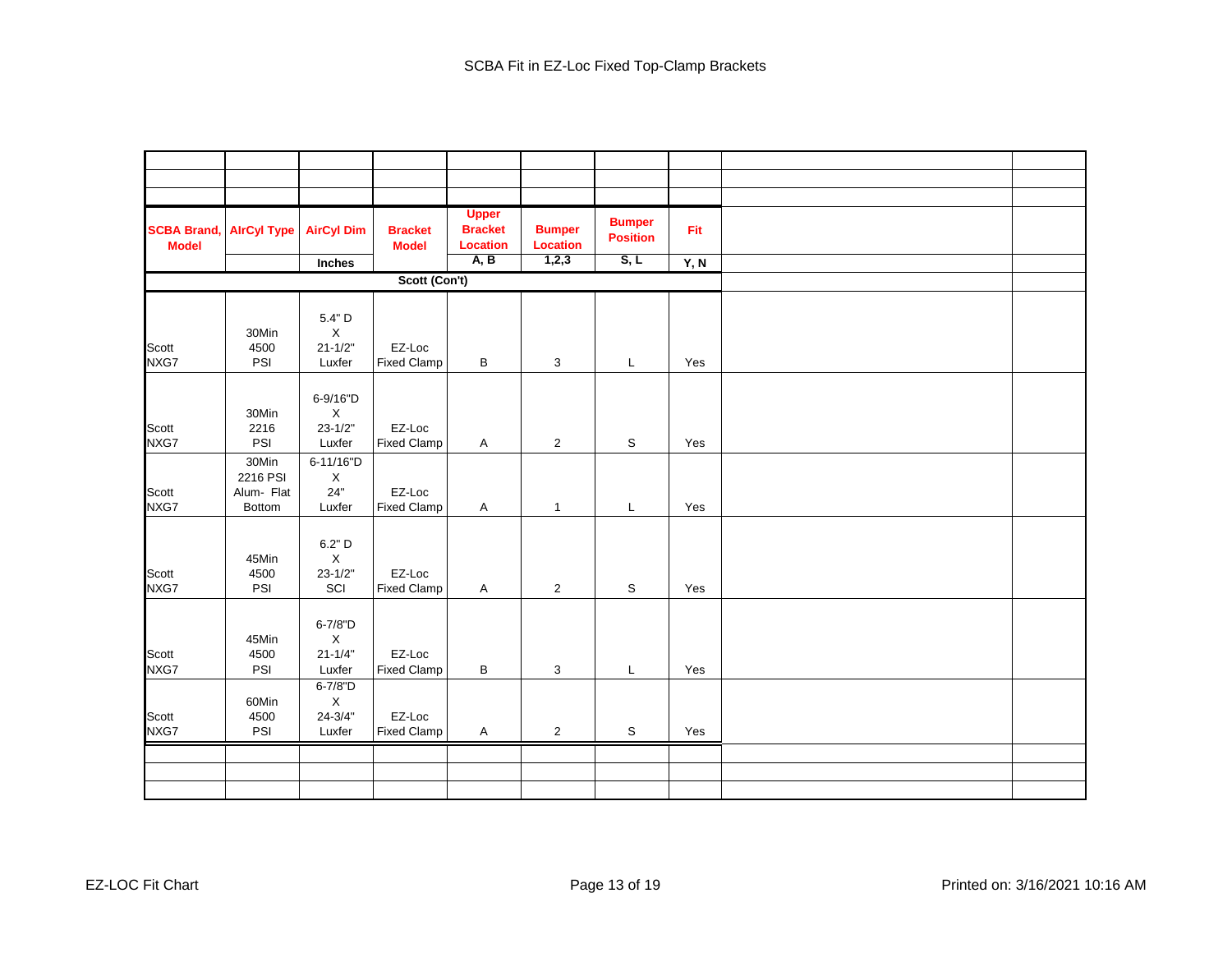| <b>SCBA Brand,</b><br><b>Model</b> | <b>AirCyl Type</b>                          | <b>AirCyl Dim</b>                              | <b>Bracket</b><br><b>Model</b> | <b>Upper</b><br><b>Bracket</b><br><b>Location</b> | <b>Bumper</b><br><b>Location</b> | <b>Bumper</b><br><b>Position</b> | Fit        |  |
|------------------------------------|---------------------------------------------|------------------------------------------------|--------------------------------|---------------------------------------------------|----------------------------------|----------------------------------|------------|--|
|                                    |                                             | Inches                                         |                                | A, B                                              | 1,2,3                            | S, L                             | Y, N       |  |
|                                    |                                             |                                                | Scott (Con't)                  |                                                   |                                  |                                  |            |  |
| Scott<br>$X-3$                     | 30Min<br>2216<br>PSI                        | 6-9/16"D<br>$\mathsf X$<br>23-1/2"L<br>Luxfer  | EZ-Loc<br><b>Fixed Clamp</b>   | A                                                 | $\overline{2}$                   | S                                | Yes        |  |
| Scott<br>$X-3$                     | 30Min<br>2216<br>PSI Alum<br>Flat Top       | x.xx"D<br>$\mathsf X$<br>x.xx"L<br>Luxfer      |                                |                                                   |                                  |                                  |            |  |
| Scott<br>$X-3$                     | 30Min<br>4500<br>PSI                        | 5.4" D<br>$\mathsf X$<br>$21 - 1/2"$<br>Luxfer | EZ-Loc<br><b>Fixed Clamp</b>   | Α<br>B                                            | $ 2\rangle$<br>$\overline{2}$    | L<br>L                           | Yes<br>Yes |  |
| Scott<br>$X-3$                     | 30Min<br>4500<br>PSI w/ Cover               | x.xx"D<br>$\mathsf X$<br>x.xx"L<br>Luxfer      |                                |                                                   |                                  |                                  |            |  |
| Scott<br>$X-3$                     | 30Min<br>5500<br>PSI                        | $\mathsf X$<br>$21 - 1/2"$<br>Luxfer           | EZ-Loc<br><b>Fixed Clamp</b>   | A<br>B                                            | 3<br>3                           | L<br>L                           | Yes<br>Yes |  |
| Scott<br>$X-3$                     | 30Min<br>5500<br>PSI w/ Cover x.xx"L Luxfer | x.xx"D<br>$\mathsf X$                          |                                |                                                   |                                  |                                  |            |  |
| Scott<br>$X-3$                     | 45Min<br>4500<br>PSI                        | 6.2" D<br>$\mathsf X$<br>23-1/2"L<br>SCI       | EZ-Loc<br><b>Fixed Clamp</b>   | Α                                                 | $\overline{2}$                   | L                                | Yes        |  |
| Scott<br>$X-3$                     | 45Min<br>4500<br>PSI w/ Cover               | 6.2" D<br>$\mathsf X$<br>23-1/2" L<br>SCI      | EZ-Loc<br><b>Fixed Clamp</b>   |                                                   |                                  |                                  |            |  |
| Scott<br>$X-3$                     | 45Min<br>4500<br>PSI                        | 6.8"D<br>$\mathsf X$<br>21-1/4"L<br>Luxfer     | EZ-Loc<br><b>Fixed Clamp</b>   | A                                                 | $\mathbf{1}$                     | L                                | Yes        |  |
| Scott<br>$X-3$                     | 45Min<br>5500<br>PSI                        | $6.0"$ D<br>$\mathsf X$<br>22.25"L<br>Luxfer   | EZ-Loc<br><b>Fixed Clamp</b>   | Α                                                 | $\overline{2}$                   | L                                | Yes        |  |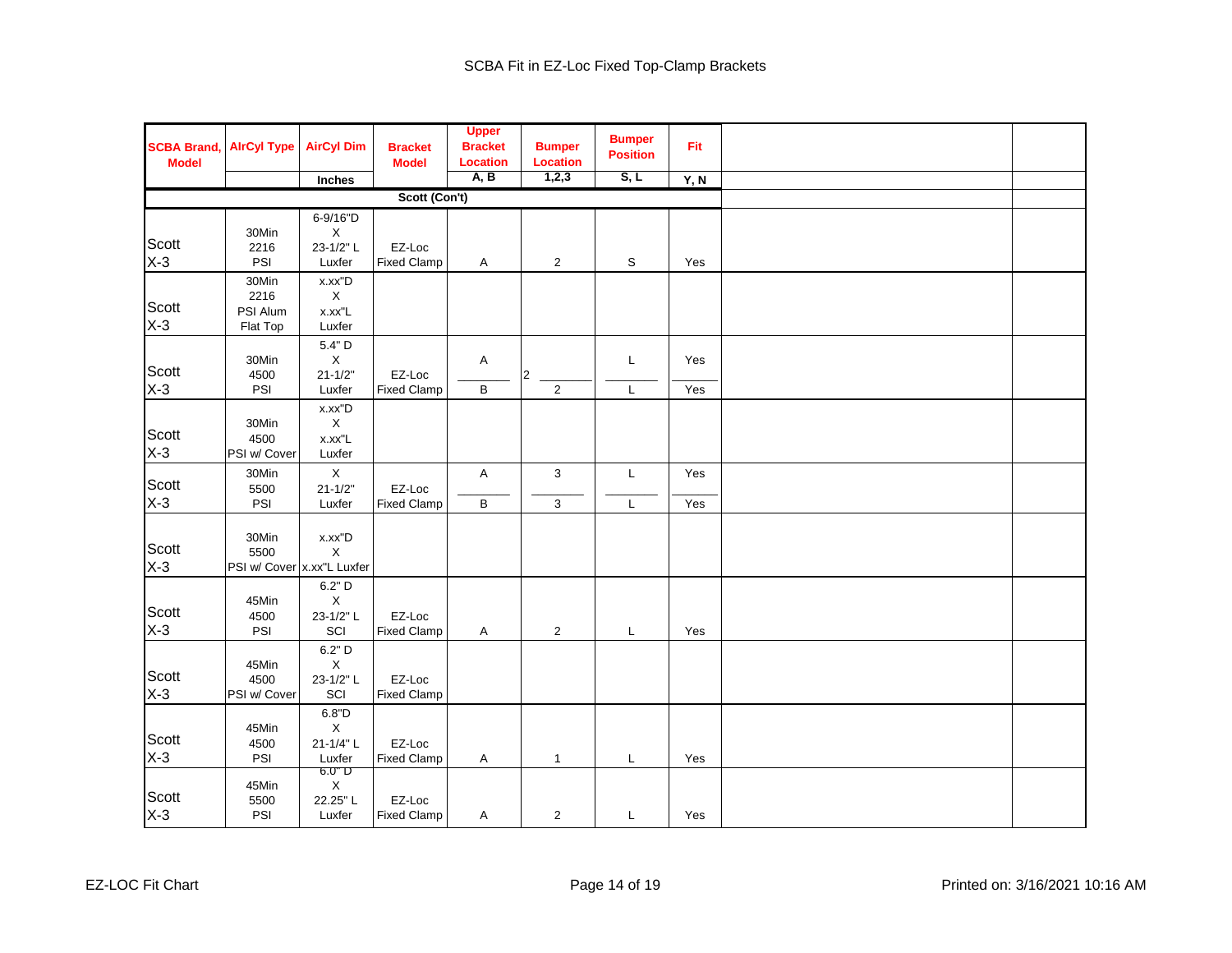| <b>SCBA Brand,</b><br><b>Model</b> | <b>AlrCyl Type</b>              | <b>AirCyl Dim</b>                                          | <b>Bracket</b><br><b>Model</b> | <b>Upper</b><br><b>Bracket</b><br><b>Location</b> | <b>Bumper</b><br><b>Location</b> | <b>Bumper</b><br><b>Position</b> | Fit  |  |
|------------------------------------|---------------------------------|------------------------------------------------------------|--------------------------------|---------------------------------------------------|----------------------------------|----------------------------------|------|--|
|                                    |                                 | Inches                                                     |                                | A, B                                              | 1,2,3                            | S, L                             | Y, N |  |
|                                    |                                 |                                                            | Scott (Con't)                  |                                                   |                                  |                                  |      |  |
|                                    | 45Min                           | x.xx" D                                                    |                                |                                                   |                                  |                                  |      |  |
|                                    | 5500                            | $\mathsf X$                                                |                                |                                                   |                                  |                                  |      |  |
| Scott<br>X-3                       | PSI w/                          | xx.xx" L                                                   |                                |                                                   |                                  |                                  |      |  |
|                                    | Cover                           | Luxfer<br>$6 - 118$ D                                      |                                |                                                   |                                  |                                  |      |  |
| Scott<br>$X-3$                     | 60Min<br>4500<br>PSI            | X<br>$24 - 3/4"$<br>Luxfer                                 | EZ-Loc<br><b>Fixed Clamp</b>   | A                                                 | $\overline{2}$                   | S                                | Yes  |  |
|                                    | poinin                          | $6 - 118$ D                                                |                                |                                                   |                                  |                                  |      |  |
|                                    | 4500                            | $\mathsf X$                                                |                                |                                                   |                                  |                                  |      |  |
| Scott<br>X-3                       | PSI w/                          | $24 - 3/4"$                                                |                                |                                                   |                                  |                                  |      |  |
|                                    | Cover                           | Luxfer                                                     |                                |                                                   |                                  |                                  |      |  |
| Scott<br>$X-3$                     | 60Min<br>5500<br>PSI            | $6.53"$ D<br>$\boldsymbol{\mathsf{X}}$<br>24.5"L<br>Luxfer | EZ-Loc<br><b>Fixed Clamp</b>   | A                                                 | $\overline{2}$                   | S                                | Yes  |  |
| Scott<br>$X-3$                     | 60Min<br>5500<br>PSI w/cover    | x.xx" D<br>$\mathsf X$<br>xx.x5"L<br>Luxfer                |                                |                                                   |                                  |                                  |      |  |
| Scott<br>$X-3$                     | 75Min<br>5500<br>PSI            | $7.15$ ט<br>$\mathsf X$<br>25.5"L<br>Luxfer                | EZ-Loc<br><b>Fixed Clamp</b>   | A                                                 | $\mathbf{1}$                     | S                                | Yes  |  |
| Scott<br>$X-3$                     | 75Min<br>5500<br>PSI<br>w/cover | x.xx" D<br>$\mathsf X$<br>xx.xx" L<br>Luxfer               |                                |                                                   |                                  |                                  |      |  |
|                                    |                                 |                                                            |                                |                                                   |                                  |                                  |      |  |
|                                    |                                 |                                                            |                                |                                                   |                                  |                                  |      |  |
|                                    |                                 |                                                            |                                |                                                   |                                  |                                  |      |  |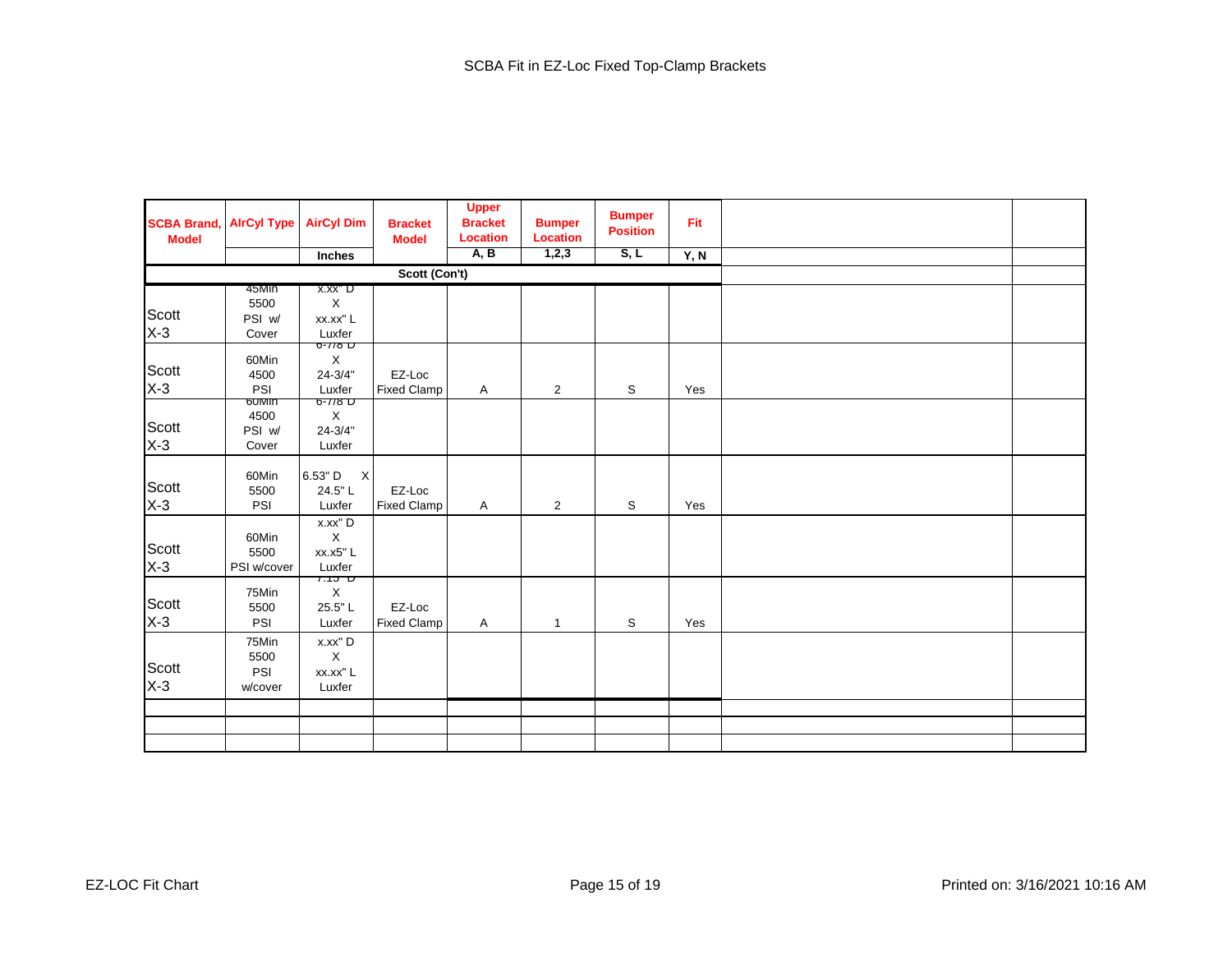| <b>SCBA Brand,</b><br><b>Model</b> | <b>AirCyl Type</b> | <b>AirCyl Dim</b> | <b>Bracket</b><br><b>Model</b> | <b>Upper</b><br><b>Bracket</b><br><b>Location</b> | <b>Bumper</b><br>Location | <b>Bumper</b><br><b>Position</b> | Fit  |  |
|------------------------------------|--------------------|-------------------|--------------------------------|---------------------------------------------------|---------------------------|----------------------------------|------|--|
|                                    |                    | Inches            |                                | A, B                                              | 1,2,3                     | S, L                             | Y, N |  |
|                                    |                    |                   | Survivair                      |                                                   |                           |                                  |      |  |
|                                    |                    | 6-9/16" D         |                                |                                                   |                           |                                  |      |  |
| Sperian                            | 30Min              | X                 |                                |                                                   |                           |                                  |      |  |
| (Survivair)                        | 2216               | $23 - 1/4"$       |                                |                                                   |                           |                                  |      |  |
| Panther                            | PSI                | Luxfer            | Quic-Loc                       | A                                                 | $\overline{2}$            | S                                | Yes  |  |
|                                    |                    | $5.4"$ D          |                                |                                                   |                           |                                  |      |  |
| Sperian                            | 30Min              | $\mathsf X$       |                                |                                                   |                           |                                  |      |  |
| (Survivair)                        | 4500               | $21 - 3/4"$       | EZ-Loc                         |                                                   |                           |                                  |      |  |
| Panther                            | PSI                | Luxfer            | <b>Fixed Clamp</b>             | B                                                 | $\overline{2}$            | L                                | Yes  |  |
|                                    |                    | 6.25" D           |                                |                                                   |                           |                                  |      |  |
| Sperian                            | 45Min              | X                 |                                |                                                   |                           |                                  |      |  |
| (Survivair)                        | 4500               | 23"               | EZ-Loc                         |                                                   |                           |                                  |      |  |
| Panther                            | PSI                | Luxfer            | <b>Fixed Clamp</b>             | A                                                 | $\overline{2}$            | S                                | Yes  |  |
|                                    |                    | 6.75" D           |                                |                                                   |                           |                                  |      |  |
| Sperian                            | 45Min              | X                 |                                |                                                   |                           |                                  |      |  |
| (Survivair)                        | 4500               | $20 - 3/4"$       | EZ-Loc                         |                                                   |                           |                                  |      |  |
| Panther                            | PSI                | Luxfer            | <b>Fixed Clamp</b>             | В                                                 | $\overline{2}$            | L                                | Yes  |  |
|                                    |                    | 6.85" D           |                                |                                                   |                           |                                  |      |  |
| Sperian                            | 60Min              | X                 |                                |                                                   |                           |                                  |      |  |
| (Survivair)                        | 4500               | $24 - 1/2"$       | EZ-Loc                         |                                                   |                           |                                  |      |  |
| Panther                            | PSI                | Luxfer            | <b>Fixed Clamp</b>             | A                                                 | $\overline{2}$            | S                                | Yes  |  |
|                                    |                    |                   |                                |                                                   |                           |                                  |      |  |
|                                    |                    |                   |                                |                                                   |                           |                                  |      |  |
|                                    |                    |                   |                                |                                                   |                           |                                  |      |  |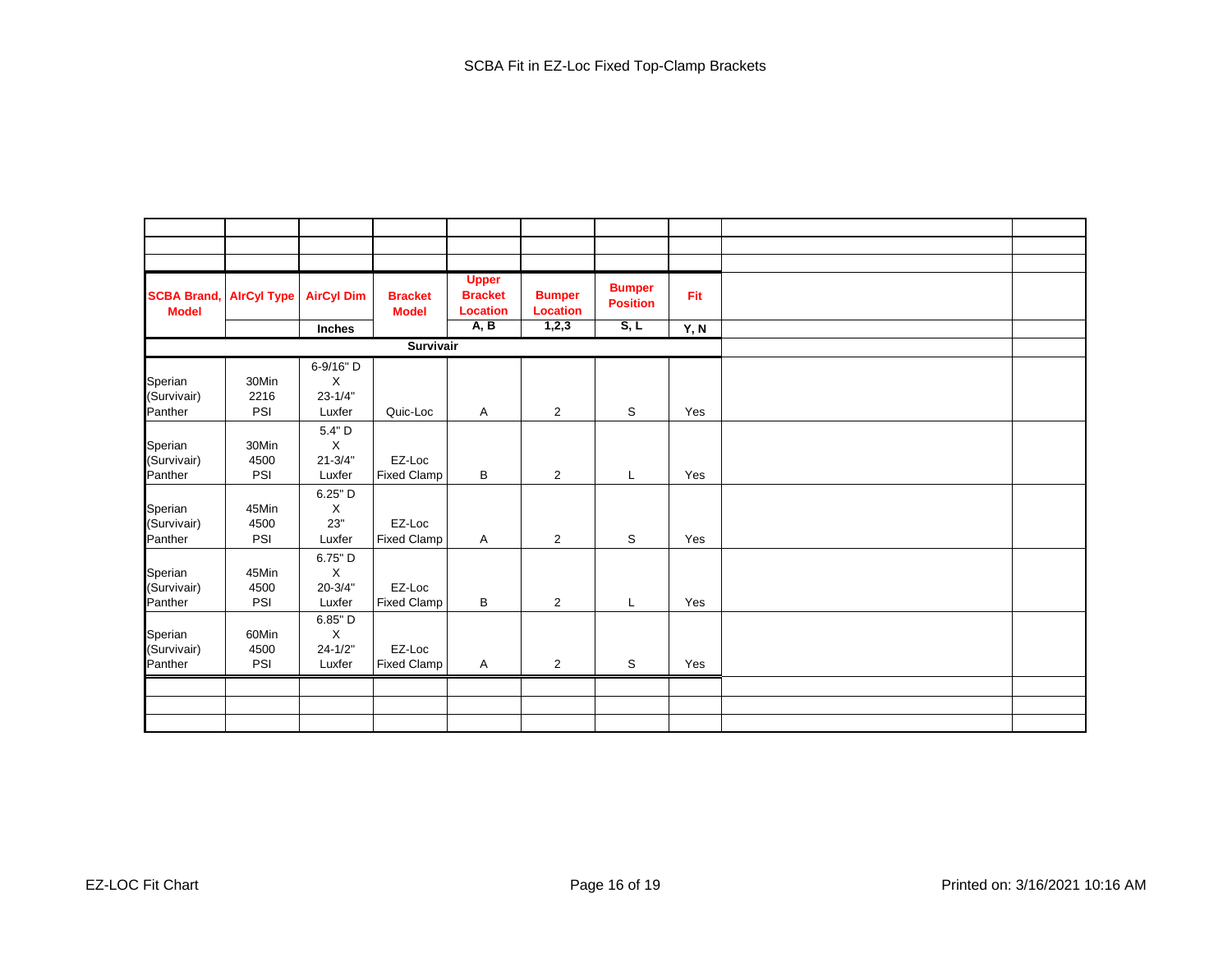| <b>SCBA Brand,</b><br><b>Model</b> | <b>AirCyl Type</b> | <b>AirCyl Dim</b> | <b>Bracket</b><br><b>Model</b> | <b>Upper</b><br><b>Bracket</b><br><b>Location</b> | <b>Bumper</b><br><b>Location</b> | <b>Bumper</b><br><b>Position</b> | Fit  |  |
|------------------------------------|--------------------|-------------------|--------------------------------|---------------------------------------------------|----------------------------------|----------------------------------|------|--|
|                                    |                    | Inches            |                                | A, B                                              | 1,2,3                            | S, L                             | Y, N |  |
|                                    |                    |                   | <b>Survivair (Con't)</b>       |                                                   |                                  |                                  |      |  |
|                                    |                    |                   |                                |                                                   |                                  |                                  |      |  |
|                                    |                    | 6-9/16" D         |                                |                                                   |                                  |                                  |      |  |
| Sperian                            | 30Min              | X                 |                                |                                                   |                                  |                                  |      |  |
| (Survivair)                        | 2216               | $23 - 1/4"$       |                                |                                                   |                                  |                                  |      |  |
| Panther                            | PSI                | Luxfer            | Quic-Loc                       | Α                                                 | $\overline{2}$                   | S                                | Yes  |  |
|                                    |                    | 5.4" D            |                                |                                                   |                                  |                                  |      |  |
| Sperian                            | 30Min              | X                 |                                |                                                   |                                  |                                  |      |  |
| (Survivair)                        | 4500               | $21 - 3/4"$       | EZ-Loc                         |                                                   |                                  |                                  |      |  |
| Warrior                            | PSI                | Luxfer            | <b>Fixed Clamp</b>             | Α                                                 | 3                                | L                                | Yes  |  |
|                                    |                    | 6.25" D           |                                |                                                   |                                  |                                  |      |  |
| Sperian                            | 45Min              | X                 |                                |                                                   |                                  |                                  |      |  |
| (Survivair)                        | 4500               | 23"               | EZ-Loc                         |                                                   |                                  |                                  |      |  |
| Warrior                            | PSI                | Luxfer            | <b>Fixed Clamp</b>             | Α                                                 | $\overline{2}$                   | S                                | Yes  |  |
|                                    |                    | 6.75" D           |                                |                                                   |                                  |                                  |      |  |
| Sperian                            | 45Min              | X                 |                                |                                                   |                                  |                                  |      |  |
| (Survivair)                        | 4500               | $20 - 3/4"$       | EZ-Loc                         |                                                   |                                  |                                  |      |  |
| Warrior                            | PSI                | Luxfer            | <b>Fixed Clamp</b>             | В                                                 | 3                                | L                                | Yes  |  |
|                                    |                    | 6.85" D           |                                |                                                   |                                  |                                  |      |  |
| Sperian                            | 60Min              | X                 |                                |                                                   |                                  |                                  |      |  |
| (Survivair)                        | 4500               | $24 - 1/2"$       | EZ-Loc                         |                                                   |                                  |                                  |      |  |
| Warrior                            | PSI                | Luxfer            | <b>Fixed Clamp</b>             | B                                                 | $\overline{2}$                   | L                                | Yes  |  |
|                                    |                    |                   |                                |                                                   |                                  |                                  |      |  |
|                                    |                    |                   |                                |                                                   |                                  |                                  |      |  |
|                                    |                    |                   |                                |                                                   |                                  |                                  |      |  |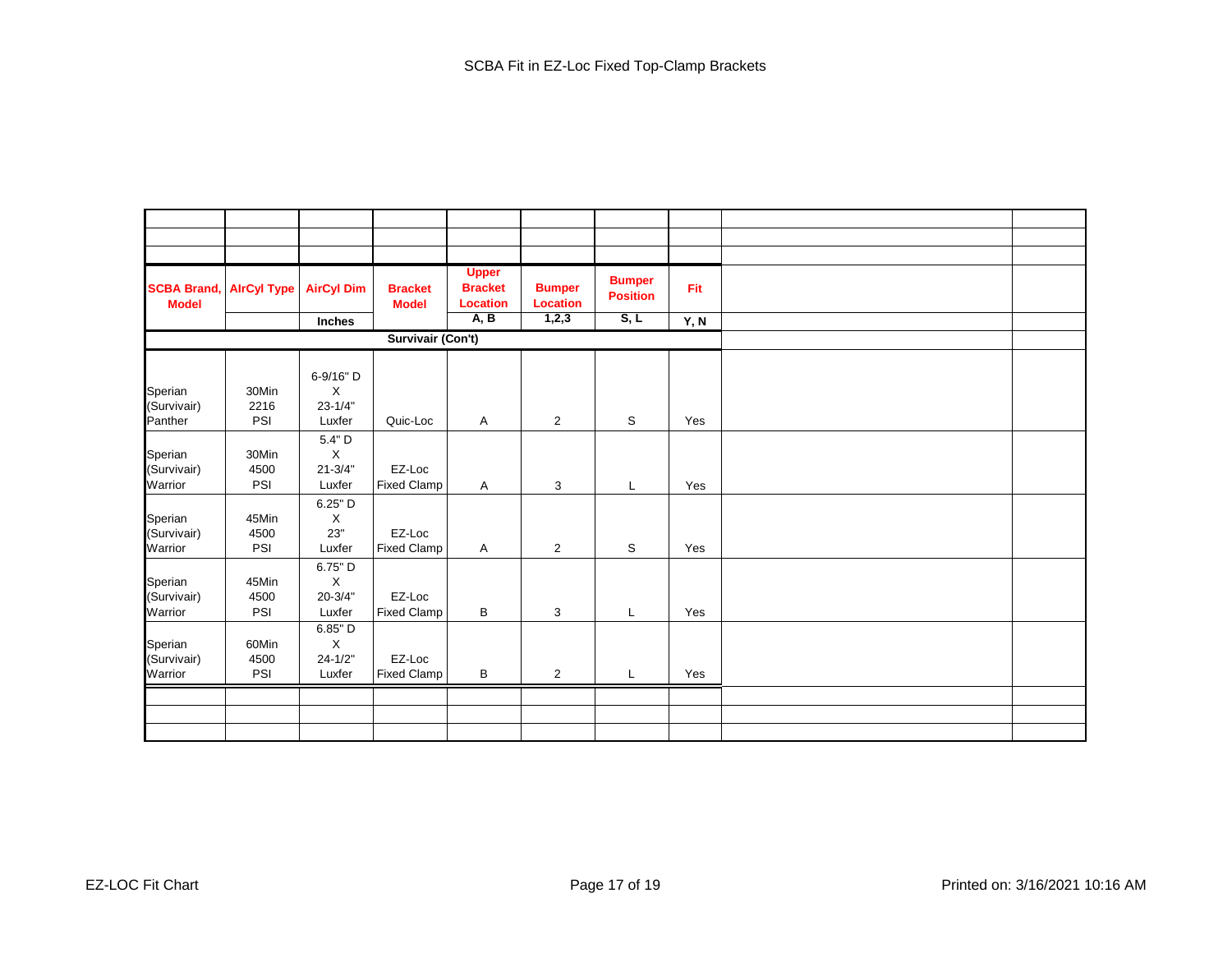| <b>SCBA Brand,</b><br><b>Model</b>             | <b>AirCyl Type</b>   | <b>AirCyl Dim</b>                       | <b>Bracket</b><br><b>Model</b> | <b>Upper</b><br><b>Bracket</b><br><b>Location</b> | <b>Bumper</b><br><b>Location</b> | <b>Bumper</b><br><b>Position</b> | Fit  |
|------------------------------------------------|----------------------|-----------------------------------------|--------------------------------|---------------------------------------------------|----------------------------------|----------------------------------|------|
|                                                |                      | Inches                                  |                                | A, B                                              | 1,2,3                            | S, L                             | Y, N |
|                                                |                      |                                         | Survivair (Con't)              |                                                   |                                  |                                  |      |
| Honeywell<br>Sperian<br>(Survivair)<br>Panther | 30Min<br>2216<br>PSI | 6-9/16" D<br>X<br>$23 - 1/4"$<br>Luxfer |                                |                                                   |                                  |                                  |      |
| Honeywell<br>Sperian<br>(Survivair)<br>Panther | 30Min<br>4500<br>PSI | $5.4"$ D<br>X<br>$21 - 3/4"$<br>Luxfer  |                                |                                                   |                                  |                                  |      |
| Honeywell<br>Sperian<br>(Survivair)<br>Panther | 45Min<br>4500<br>PSI | $6.25"$ D<br>X<br>23"<br>Luxfer         |                                |                                                   |                                  |                                  |      |
| Honeywell<br>Sperian<br>(Survivair)<br>Panther | 45Min<br>4500<br>PSI | 6.75" D<br>X<br>$20 - 3/4"$<br>Luxfer   |                                |                                                   |                                  |                                  |      |
| Honeywell<br>Sperian<br>(Survivair)<br>Panther | 60Min<br>4500<br>PSI | 6.85" D<br>X<br>$24 - 1/2"$<br>Luxfer   |                                |                                                   |                                  |                                  |      |
|                                                |                      |                                         |                                |                                                   |                                  |                                  |      |
|                                                |                      |                                         |                                |                                                   |                                  |                                  |      |
|                                                |                      |                                         |                                |                                                   |                                  |                                  |      |